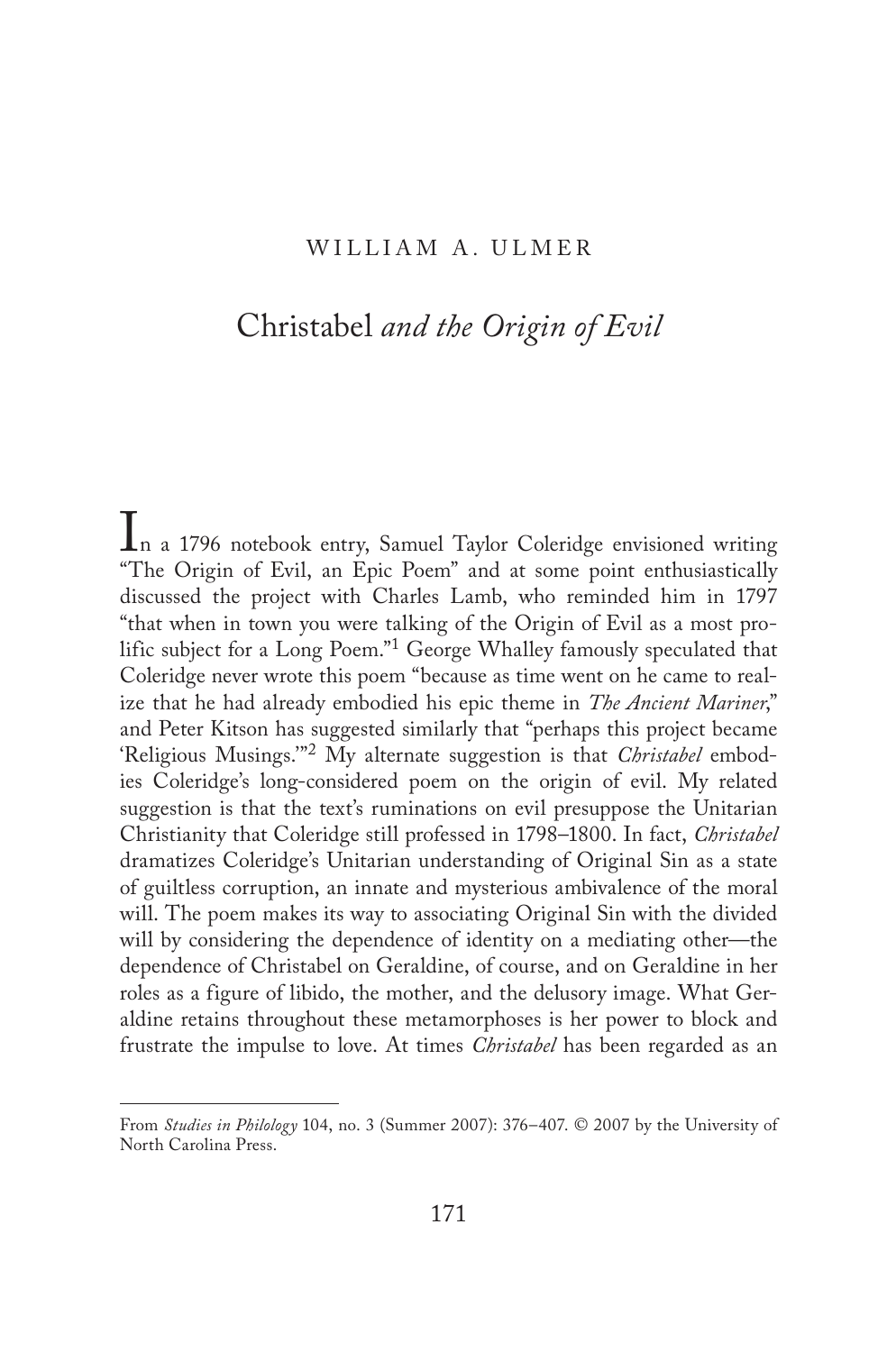erotic affirmation in which the protagonist readies herself for mature passion by confronting and embracing her sexuality.<sup>3</sup> My interpretation concurs with J. Robert Barth's, conversely, that the poem sketches "a whole world of unfulfilled love—love either failed, or frustrated, or at best ambiguous."4 The miscarrying of love in this world produces Christabel's undeserved brutalization, an image of suffering with which Coleridge seems never to have known exactly what to do, certainly not in 1800 when he left the poem unfinished. By then he had become humbly responsive to the weight and complexity of human pain but less confident about Unitarian rationalizations of mundane evils. We can consequently read *Christabel* for its prophetic explanation of Coleridge's abandonment of Unitarianism, one of the pivotal events of his intellectual career. But we can also invoke Coleridge's mounting sense of the theological problems of Unitarianism in 1800–1802 to explain his inability to complete *Christabel*.

### **Christabel and Original Sin**

Most readings of *Christabel* assume that Christabel herself personifies moral innocence. It is an understandable assumption—the girl appears wellintentioned, virginal, and naive—that can seem quite innocent in its own right. References to Christabel's innocence typically arise in passing amid interpretations not really concerned with innocence or in moral analyses that would differ little if they avoided the term entirely. Indeed, the innocence ascribed to Coleridge's heroine almost never acquires theological specification, remaining one of the least interrogated but also, consequently, most obstructive assumptions in *Christabel* criticism. An easily summoned idea of innocence has clearly encouraged moral idealizations of Coleridge's heroine. Reviewing the secondary literature, one encounters not merely repeated characterizations of Christabel as a sinless child or Romantic Eve but statements, for instance, that "Christabel suffers innocently, like Christ," or that her "beauty has a particular innocence about it, being associated with the beauty of Christ," and so on.<sup>5</sup> In its power of orienting critical discourse, this ideal of innocence has impressively survived attempts to temper it. Even when criticism acknowledges Christabel's complicity in her own corruption, allowing only that the girl "is relatively innocent,"6 qualification ultimately reconfirms the heroine's innocence by lending it just enough realism to shore up its credibility. The notion of innocence ends up similarly recuperated when psychoanalytic critics stipulate that *Christabel* dramatizes "a conflict not between helpless innocence and supernatural evil but between two of Christabel's attitudes toward her own sexual being."7 From their revised, psycho-sexual perspective, such formulations concede the centrality of some idea of innocence as a premise for reading Coleridge's text and end usually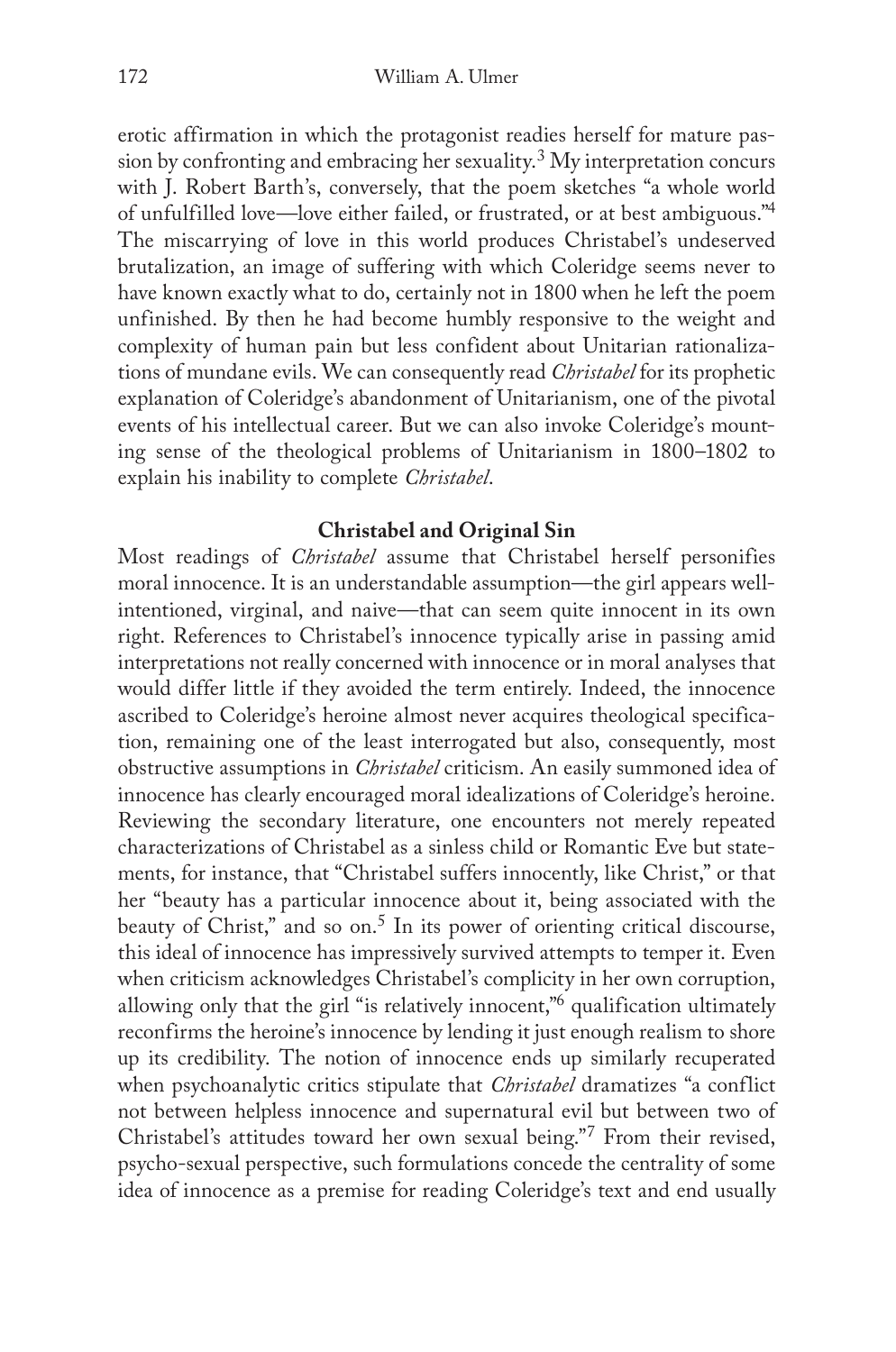by stressing the heroine's purity all over again. For some readers, the fate of innocence has always signified *the* moral problem of Coleridge's fable. No less a Coleridgean than John Beer surmises that *Christabel* remained unfinished precisely because in it "Coleridge had set himself [that] insoluble problem . . . which is involved as soon as we ask how innocence can ever redeem experience."<sup>8</sup>

The critic who calls the representation of moral innocence in *Christabel* into question most effectively is Andrew M. Cooper in his discussion of "Gothic Parody and Original Sin" in Coleridge's poem. By insisting on the heroine's "ordinary human fallibility" as a legacy of Original Sin, Cooper establishes Original Sin as the motivating assumption of Coleridge's story and argues that *Christabel* in truth exposes the moral dangers of believing in innocence. The difficulties that eventually arise with this reading for me, my obligations to it notwithstanding, involve Cooper's privileging of intention. His argument begins with Coleridge's objections to gothic stories about human beings victimized by ostensibly irresistible supernatural powers; extrapolating from this objection to *Christabel* itself, Cooper contends that "physical evil, no matter how supernatural its source, cannot touch Christabel's soul unless she consents to it." Sensible enough in its way, this assertion unfortunately shifts attention from the fundamental nature of the human will to a particular act of will—an act whereby assent is given or withheld—in seeking the origins of evil. When the question of evil defers to the issue of consent, Christabel's sinfulness can fall into separate stages, with her opening reception of Geraldine dramatically distinguished in guilt from her later efforts at denial.

"What makes Geraldine's spell insidious," for Cooper,

is that, in part at least, it is *not* supernatural but merely a lie or threat which Christabel embraces in order to keep believing in her own infallibility.... Geraldine, who is not evil incarnate, only provides the opportunity for sinning; Christabel is free to stand or fall. But Christabel's fugitive and cloistered virtue is oblivious of the fine Miltonic distinction between feeling tempted and actually succumbing. She ignores her actual deception by Geraldine, thereby conniving at it.... Unwilling to incur the heavy guilt which she deludedly believes she has incurred through a moment's inattention, the girl thus rejects all responsibility whatsoever for Geraldine's presence in the castle.

In effect, this reading makes Christabel crucially guilty from the start—a figure of Original Sin—but then restricts her "heavy guilt" to the latter phases of her behavior. Coleridge's vision of evil emerges in the cover-up Christabel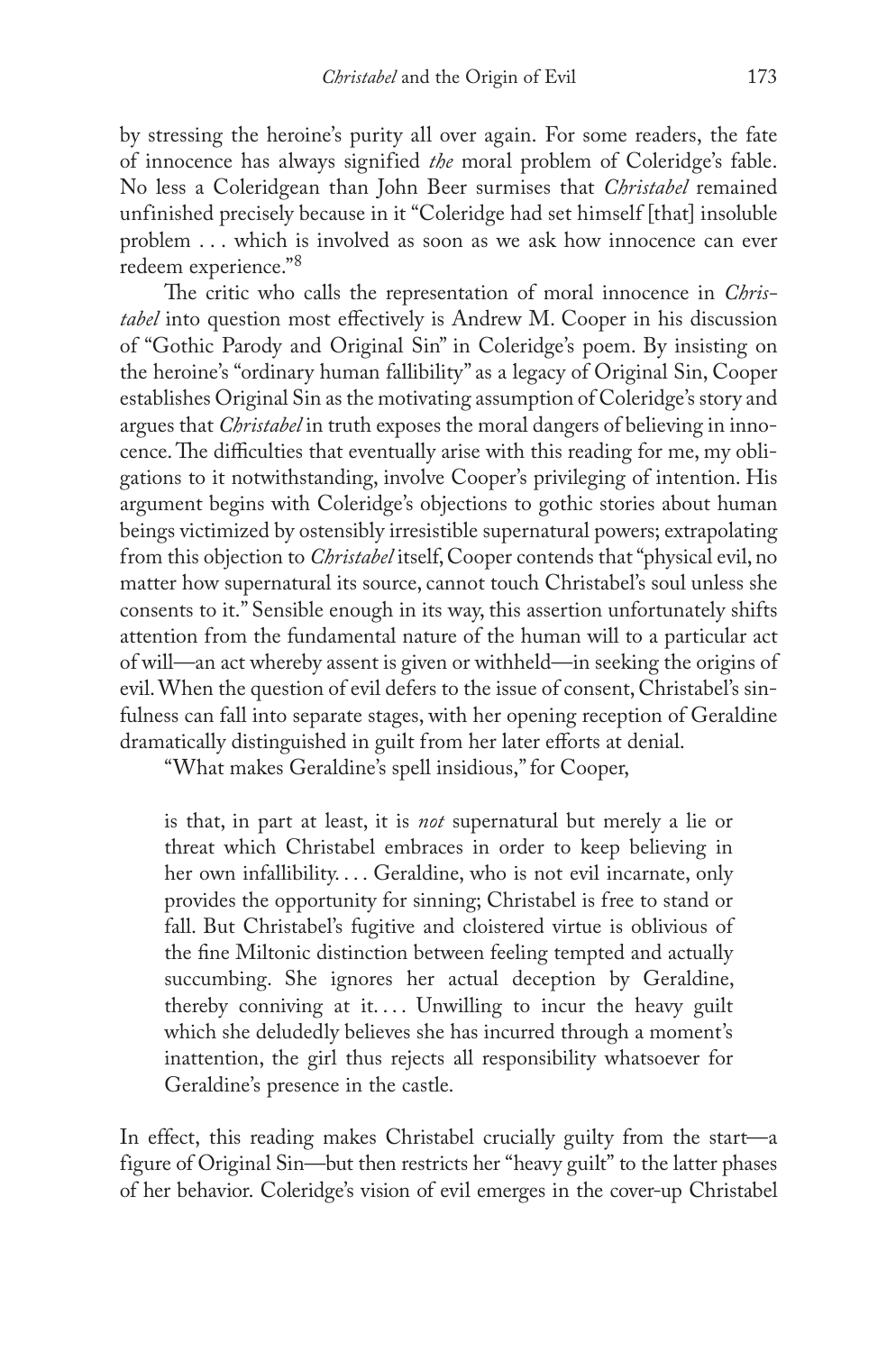supposedly stages, an intentionally hurtful exercise in deception which makes part 2, in Cooper's opinion, by far the more horrific section of the poem. I cannot see the Christabel of part 2 as so villainous a schemer any more than I can see evidence in part 1 that the girl herself has constructed a myth of her own infallibility. Above all, I cannot agree that "Christabel's lugging the suddenly limp Geraldine across the castle threshold, a patent allegory of sin gaining entrance to the soul, dramatizes Coleridge's hardheaded point here that the evils of fallen life, although unpleasant and saddening, are not irresistible."<sup>9</sup>

For me, *Christabel* traces the origins of evil to problems of the will that precede and condition the possibilities of choice, and it underscores the unavoidable ramifications of sin throughout a fallen life. Cooper deserves enormous credit, however, for challenging the consensus that has crystallized around the idea of Christabel's innocence—and certainly Coleridge's poem works assiduously to identify its protagonist with Original Sin. At several points Coleridge likens the girl to fallen figures from *Paradise Lost*. When she twice hisses in part 2 (447 and 579), she reenacts the "dismal universal hiss" with which the fallen angels greet the returned  $Satan<sup>10</sup>$  and through which Milton explicitly declares their complicity: "for now were all transform'd / Alike, to Serpents all as accessories / To his bold Riot" (*PL*, 10.509 and 519–21). We can similarly compare Geraldine's request—"Stretch forth thy hand (thus ended she), / And help a wretched maid to flee"—and Christabel's immediate response—"Then Christabel stretch'd forth her hand" (100–102)—to the actual moment of Eve's fall in Milton's epic: "her rash hand in evil hour / Forth reaching to the Fruit, she pluck'd, she eat" (*PL*, 9.780–81). Christabel's encounter with Geraldine thus reenacts the Fall, with the complicities of that encounter signifying the girl's subjection to Original Sin. Yet Coleridge's most powerful summoning of Miltonic precedent for *Christabel* may lie in the way his heroine's very birth recalls the famous first lines of *Paradise Lost*. In her responsibility for both her mother's death and father's perpetual mourning, Christabel duplicates Adam's sin merely by living, for she literally "Brought Death into the World, and all our woe" (*PL*, 1.3). In the character and behavior of his heroine, then, Coleridge continually invokes the state of Original Sin—Original Sin as conceived by Joseph Priestley, the chief theologian of the Unitarianism to which Coleridge had converted during his Cambridge years.

Most eighteenth-century Unitarians scorned the notion of Original Sin. Priestley himself questioned not only the occurrence of the Fall but the justification of the orthodox doctrine of Original Sin as well. In Priestley's view, when St. Paul said that "*all have sinned*" through the sin of Adam, he meant only

that all are involved in that *death* which was the consequence of his sin. If, indeed, [his statement] be interpreted literally, it will imply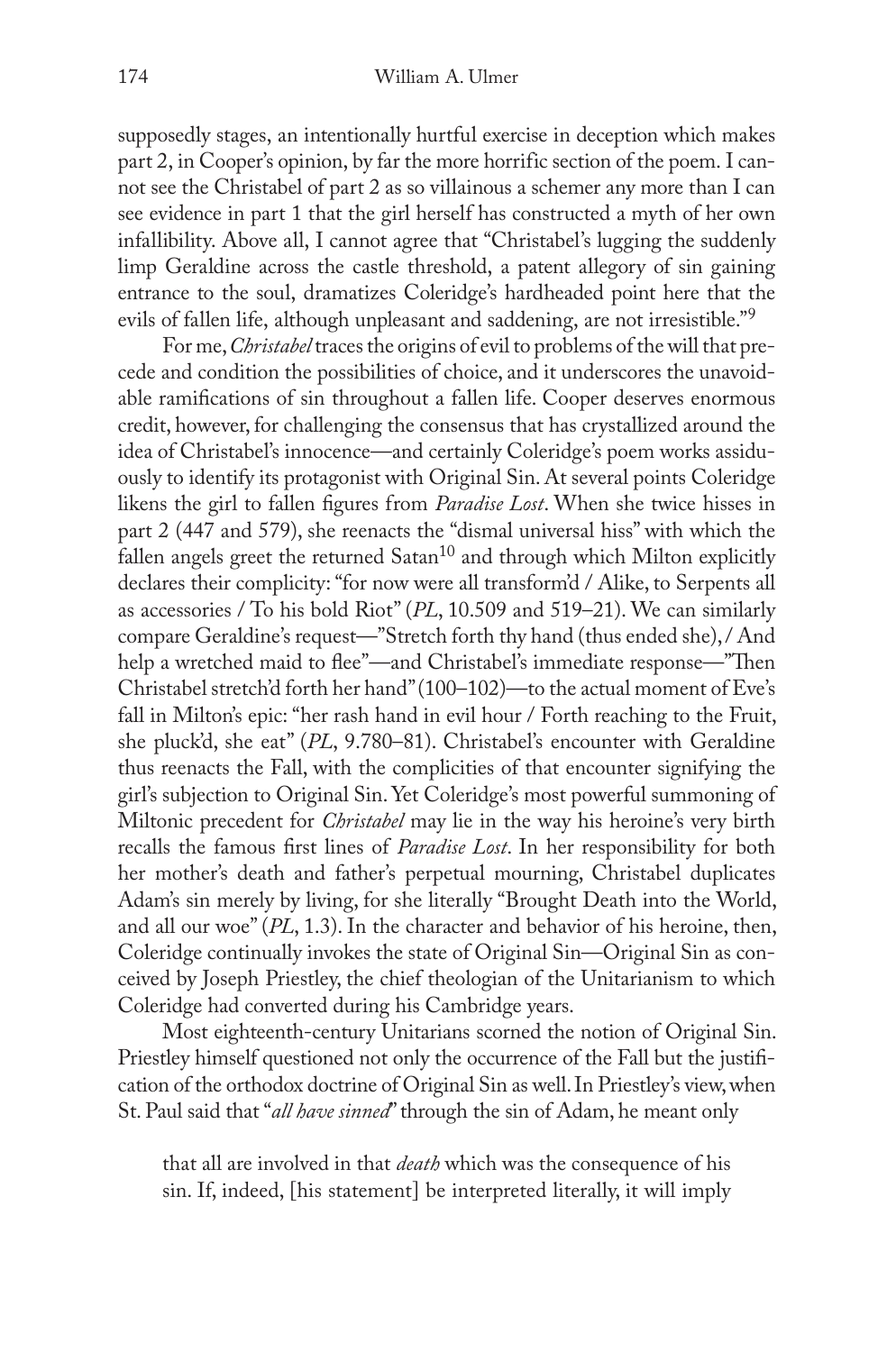that all are involved in his *guilt* as well as in his sufferings. But this is so unnatural an interpretation, and so evidently contrary to sense and reason, (sin being in its own nature a personal thing, and not transferable,) that the text was never understood in this sense till the system, the history of which I am writing, was so far advanced as to require it, and to have prepared the minds of men for it?<sup>11</sup>

Priestley's rationalist denial of vicarious sin and guilt colors some of the more blithely optimistic statements of Coleridge's early days: "*Guilt* is out of the Question," John Thelwall was informed in 1796; "I am a Necessarian, and of course deny the possibility of it" (*CL*, 1.213). But Priestley also lies behind the rhetorical jockeying of Coleridge's well-known March 1798 letter to his brother George, a letter virtually contemporaneous with his first work on *Christabel*:

Of GUILT I say nothing; but I believe most stedfastly in original Sin; that from our mothers' wombs our understandings are darkened; and even where our understandings are in the Light, that our organization is depraved, & our volitions imperfect; and we sometimes see the good without *wishing* to attain it, and oftener *wish* it without the energy that wills & performs—And for this inherent depravity, I believe, that the *Spirit* of the Gospel is the sole cure. (*CL*, 1.396)

These comments reveal a chastened sense of moral dependency that looks ahead to Coleridge's Anglican conversion in some ways, and they certainly differ in emphasis from Priestleyan rational theology.12 Still, by distinguishing an "inherent depravity" from an inadmissible "GUILT," Coleridge endorses Priestley's Unitarian refusal of Anglican moral vicariousness: that is the point of his conceding "depravity" while declining "GUILT." Through this position he attempts to wed a conventional Unitarian moral optimism about the continual availability of conversion and salvation with his own moral realism about the self-victimizing propensities of the human will. What results is a notion of Original Sin in which we incur no guilt by being human; we inherit no postlapsarian moral debt we are obligated to discharge. Blamelessness does not forestall our power of doing harm, however, or keep us from suffering. We remain grievously flawed, grievously unfitted for fulfillment, simply because of our basic human nature. Coleridge's early letters and essays recurrently show him characterizing Man as "a vicious and discontented *Animal*," in the language of *The Watchman* (*Watchman*, 132). We may ultimately be perfectible, as Coleridge tacitly concedes in the name he awards his heroine: Christabel,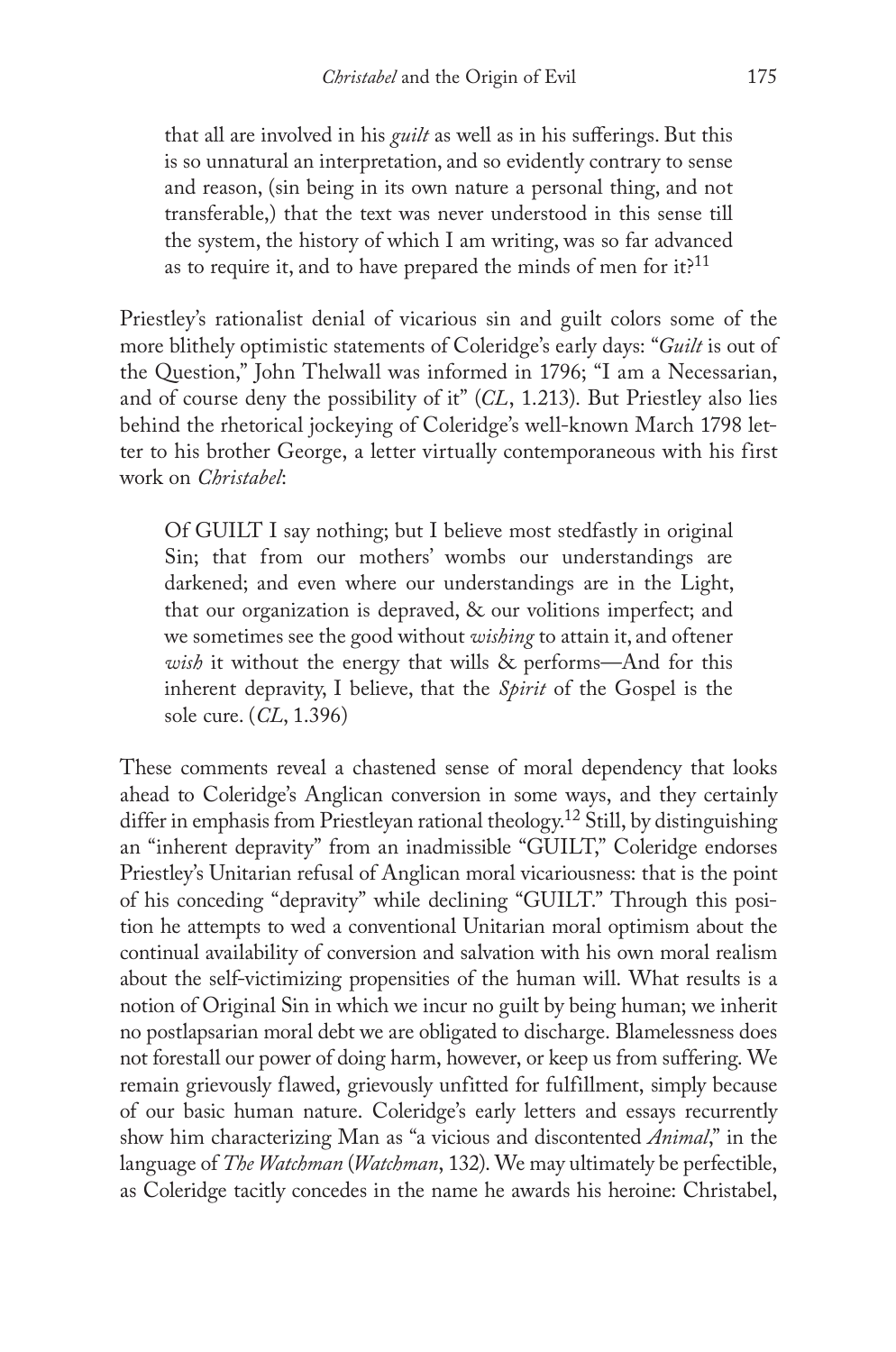as James McCartney Ewing notes, "is Christ-able, i.e. necessarily fallen, but ultimately perfectible, perfect 'even as our Father in heaven is perfect."<sup>13</sup> Yet that virtual saintliness is a goal, not a *donné*, and its accomplishment demands a renunciation of "Innocence." Ordinarily Coleridge's Unitarian references to "Innocence" are at least faintly derogatory: "Innocence implies the Absence of Vice from the absence of Temptation," he remarked in the *Lectures on Revealed Religion*; "Virtue the Absence of Vice from the knowledge of its Consequences" (*LPR*, 108). What Coleridge terms "Innocence" is naiveté, a sheltered virtue untested and unreliable. Christabel's progress to heroic "Virtue" demands that she undergo sufferings which arise not merely from existential circumstance but also from her own flawed human nature.

In no way do Coleridge's religious attitudes shape *Christabel* more decisively, I think, than in his acknowledgment of Original Sin. His heterodox notion of Original Sin expressly accounts for the guiltless fallibility at the heart of Christabel's character and actions in the poem. But further, by denying that virtue is inherent or innate, by acknowledging it as *produced*, Coleridge can focus his narrative on the process of its production—on the system of psychic relocations through which a virtuous personality, in this case Christabel's conflicted saintliness, gets itself constructed. Coleridge announces his interest in the construction of virtue and in the related issue of the creation and emergence of Geraldine in the comparatively little-discussed but brilliant passage which begins part 2 of the text. There, ringing bells associated with prayer, order, patriarchy, custom, and law set off a succession of antithetical echoes:

In Langdale Pike and Witch's Lair, And Dungeon-ghyll so foully rent, With ropes of rock and bells of air Three sinful sextons' ghosts are pent, Who all give back, one after t'other, The death-note to their living brother; (338–43)

By subsequently mentioning the devil's merry mockery, Bracy frames these lines comically, making their litany of death-notes a lighthearted joke. But Bracy remains an ineffectual figure in the poem, a poet able to experience revelatory dreams but unable to seize on their significance even when Geraldine stands before him in the morning light. Coleridge's more considerable powers of insight lie behind this passage, a passage that serves as a paradigm of the relationship of Christabel and Geraldine. Leoline's ringing bells church bells dedicated to prayer and the memory of his wife—are punning images of the other "bell" in his life, his daughter Christabel. In their religious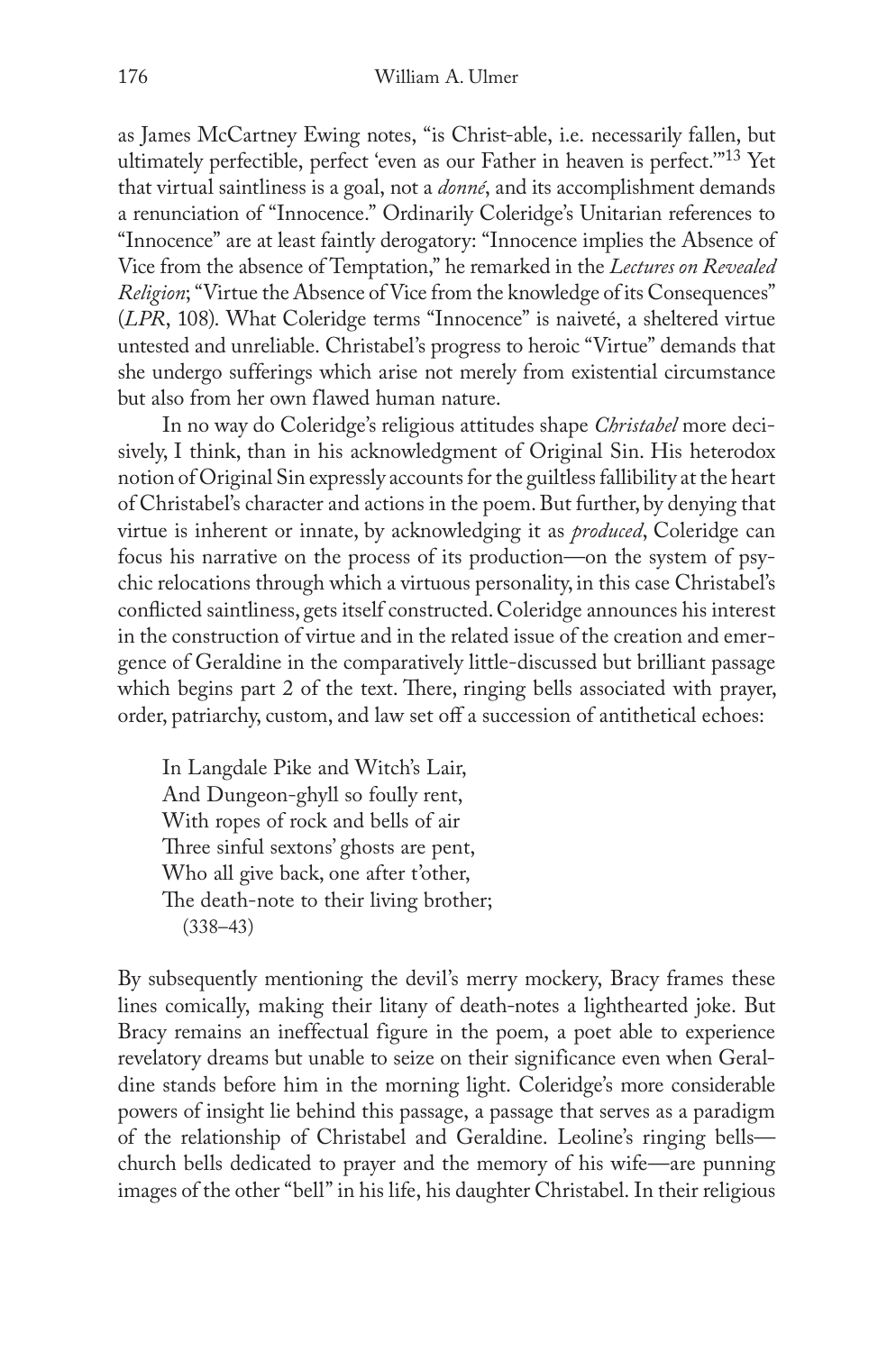and disciplinary associations, the bells testify to the moral regimen which has fashioned Christabel's identity on the beauty of Christ. Yet these bells produce echoes that antithetically transform what they imitate, disfiguring prayerful music as sounds reminiscent of constraint, violence, and witchcraft. The echoes are at once aural doublings and transposed denials, as well as complements, of the ordering gestures that produced them: so is Geraldine, critics agree, the sinister alter ego of Christabel.

As these lines intimate, Coleridge's insights into moral psychology extended apparently into an appreciation of sublimation, displacement, projection, and especially repression. Coleridge has occasionally been denied credit for psychoanalytic understanding—as in Norman Fruman's account of his misinterpretations of his own dreams14—but the linkages between identity formation and sexual denial in *Christabel* certainly seem like Coleridgean anticipations of the return of the repressed. Coleridge's grasp of repression provides one explanation for his interest in Saint Theresa as a model for Christabel. Coleridge compared the two figures, remarking once that Crashaw's verses on St. Theresa "were ever present to my mind whilst writing the second part of Christabel; if, indeed, by some subtle process of the mind they did not suggest the first thought of the whole poem." $15$  The lines Coleridge emphasizes, from the "Hymn to Saint Theresa," recount Theresa's willingness to "travell to a martyrdome." What appears most striking about the Saint Theresa poems, however, is less the motif of spiritual pilgrim—age than Crashaw's heightening of the traditional use of sexual imagery to describe union with God—as in the piercing arrow of "The Flaming Heart" and such erotically suggestive lines such as these:

Shee never undertooke to know, What death with love should have to doe Nor hath shee ere yet understood Why to show love shee should shed blood.  $(19-22)$ 

Christabel's predicament may have reminded Coleridge of Saint Theresa, in short, because his early conception of Theresa anticipated his later analysis of her in the *Philosophical Lectures*—as Paul Magnuson has brilliantly speculated.16 There Coleridge casts Theresa's spiritual raptures as the sublimated reflexes of bodily denials. Theresa's father, Coleridge reports, opposed her retreat to a nunnery, for he could

perceive how utterly unfit such a nursery of inward fancies and outward privations were to a brain, heart, and bodily constitution like those of innocent, loving, and high-impassioned Theresa.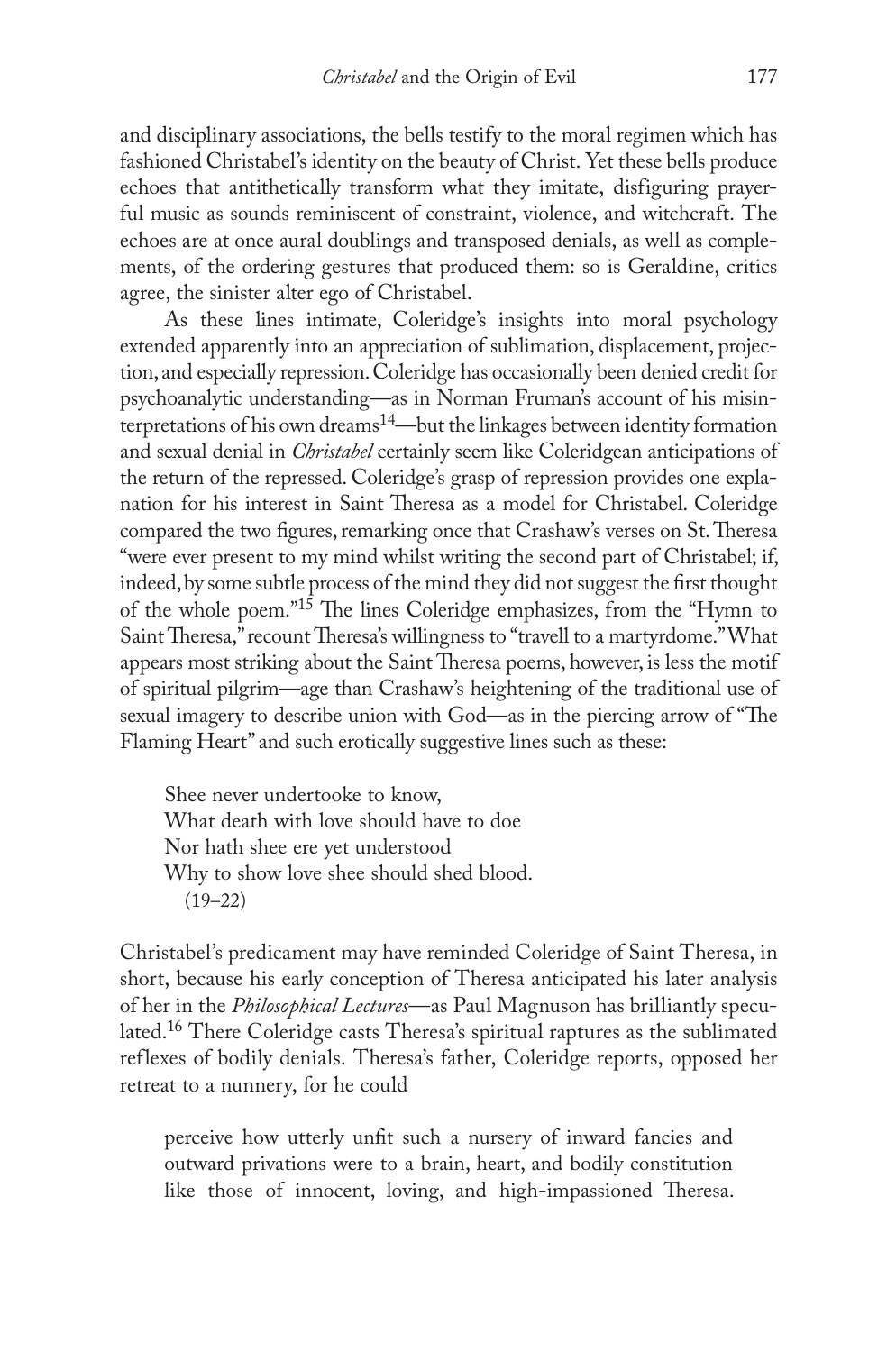What could come of it but a despairing anguish-stricken sinner or a mad saint? This frame of such exquisite sensibility by nature and by education shaken and ruined by the violence done to her nature; but her obstinate resolve to become a nun against her own wishes, and against her fears, arose out of a resolve of duty, finishing in a burning fever which ended in madness for many months. . . . Combine these causes only and you will see how almost impossible it was that a maiden so innocent and so susceptible, of an imagination so lively by nature, and so fever-kindled by disease and its occasions . . . should not mistake, and often, the less painful and in such a frame the sometimes pleasurable approaches to bodily deliquium, and her imperfect fainting-fits for divine transports, and momentary union with God—especially if with a thoughtful yet pure psychology you join the force of suppressed instincts stirring in the heart and bodily frame, of a mind unconscious of their nature and these in the keenly-sensitive body, in the innocent and loving soul of Theresa, with "all her thirsts, and lives, and deaths of love," and what remains unsolved, for which the credulity of the many and the knavery of a few will not furnish ample explanation?<sup>17</sup>

It is easy enough to associate this commentary with Coleridge's account of a loving girl moved to prayer, in the language of the 1816 text, by dreams of her lover "that made her moan and leap, / As on her bed she lay in sleep" (29–30). Here the body's restless tossing—Christabel is almost twitchingobliquely discloses banished desires the conscience will not own.

When we trace Coleridge's explorations of the origins of evil to the issue of the embattled construction of virtue and from there to the dynamics of repression and projection, it is not Theresa, however, but Geraldine to whom we are finally led. In a recent article, Christian La Cassagnère has provided an account of Geraldine as the uncanny "*double* of Christabel" especially pertinent for its reminder, *pace* Freud and Rank, that the double embodies "drives or desires that have been repressed because they are at odds with the subject's ethical or social standards."18 In her role as specular other, Geraldine by her very presence testifies to the tensions and denials underlying Christabel's virtuous self-image—and to her unavoidable contact with evil. For me, the most curious aspect of scholarly belief in Christabel's innocence, finally, is its coexistence with an almost equally widespread belief in Geraldine as Christabel's dark double—to the end that critics identify Geraldine as the emissary of sin and leave Christabel morally vindicated, while simultaneously interpreting Geraldine *as* Christabel's displaced persona. In any event, nothing contests the fiction of Christabel's freedom from sin more effectively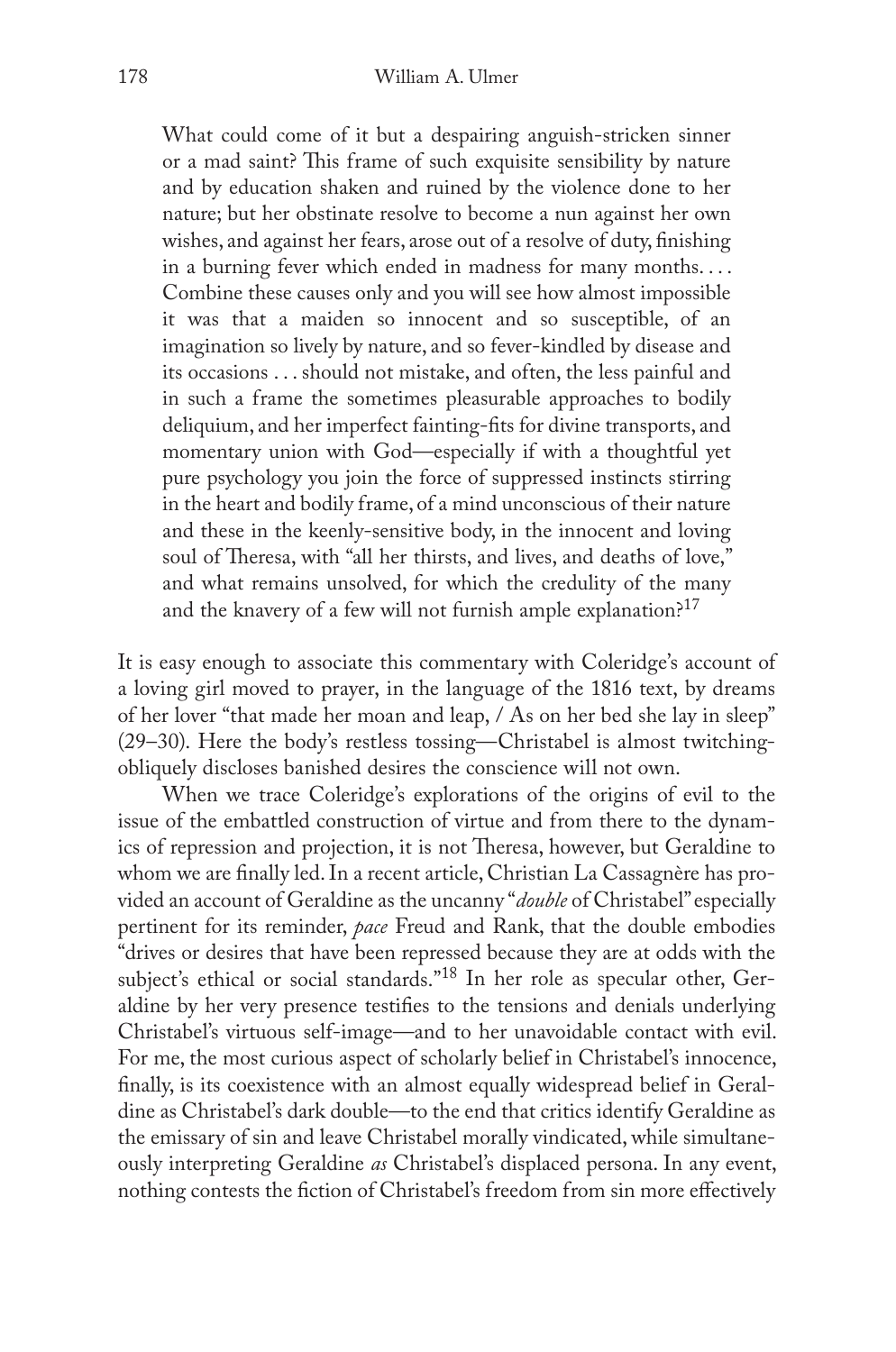than the psychomachic allegory underlying Coleridge's text. The doubling of Christabel and Geraldine in effect deconstructs the possibility of innocence by demonstrating how "the differences *between* entities"—in this case good and evil—"are shown to be based on a repression of differences *within* entities, ways in which an entity differs from itself."19 When Christabel's act of stretching forth her hand to Geraldine glances at Milton's Eve, Coleridge stages a Fall conceived as self-violation, a closed transference of corruption to one aspect of the human personality from another in which that corruption was already present all along. So in *Christabel* Coleridge associates Original Sin with an inner division, an estrangement of the moral will from itself: that much seems paradigmatic for the narrative, its real reason for featuring Christabel *and* Geraldine. Next I simply want to consider what else Geraldine conveys about Coleridge's sense of evil.

# **Geraldine and the Problem of Mediation**

Any inquiry into the moral vision of *Christabel* must come to terms with Geraldine in her three principle roles: as a personification of sexuality, as a surrogate mother, and as an untrustworthy image—a simulacrum or mirage. About the first of these roles there can be little doubt. From the time of Roy P. Basler and Gerald Enscoe, if not from the time of the poem's first reviews, Coleridge criticism has discerned the power of eros in Geraldine20—and indeed, a seductress before all else, she moves through the poem virtually as an allegorical figure of sexual desire. What cannot be emphasized enough is that she is also a predator. As I noted earlier, accomplished critics applaud her as an agent of erotic liberation and psychic wholeness, but such defenses slight both the darkness of Coleridge's poem and his own profoundly troubled attitude towards sex. Celebrations of Geraldine as an avatar of the Great Mother and champion of erotic jouissance would have struck Coleridge himself, I believe, as moral liberalism at its most sentimental and self-deceived. With her appearance signifying a return of the repressed, Geraldine represents not merely libido but the motives of repression, the harrowing guilt and fear that accompany desire for Christabel and for the poet as well. By integrating the motifs of sexual initiation, dream, and especially touch—"In the touch of this bosom there worketh a spell" (255)—the white-robed Geraldine seems like a revenant from some of Coleridge's own sexually charged nightmares. Coleridge scholars will be familiar with these examples, culled from the poet's notebooks:

a most frightful Dream of a Woman whose features were blended with darkness catching hold of my right eye & attempting to pull it out—I caught hold of her arm fast—a horrid feel. . . . (*CN*, 1.848)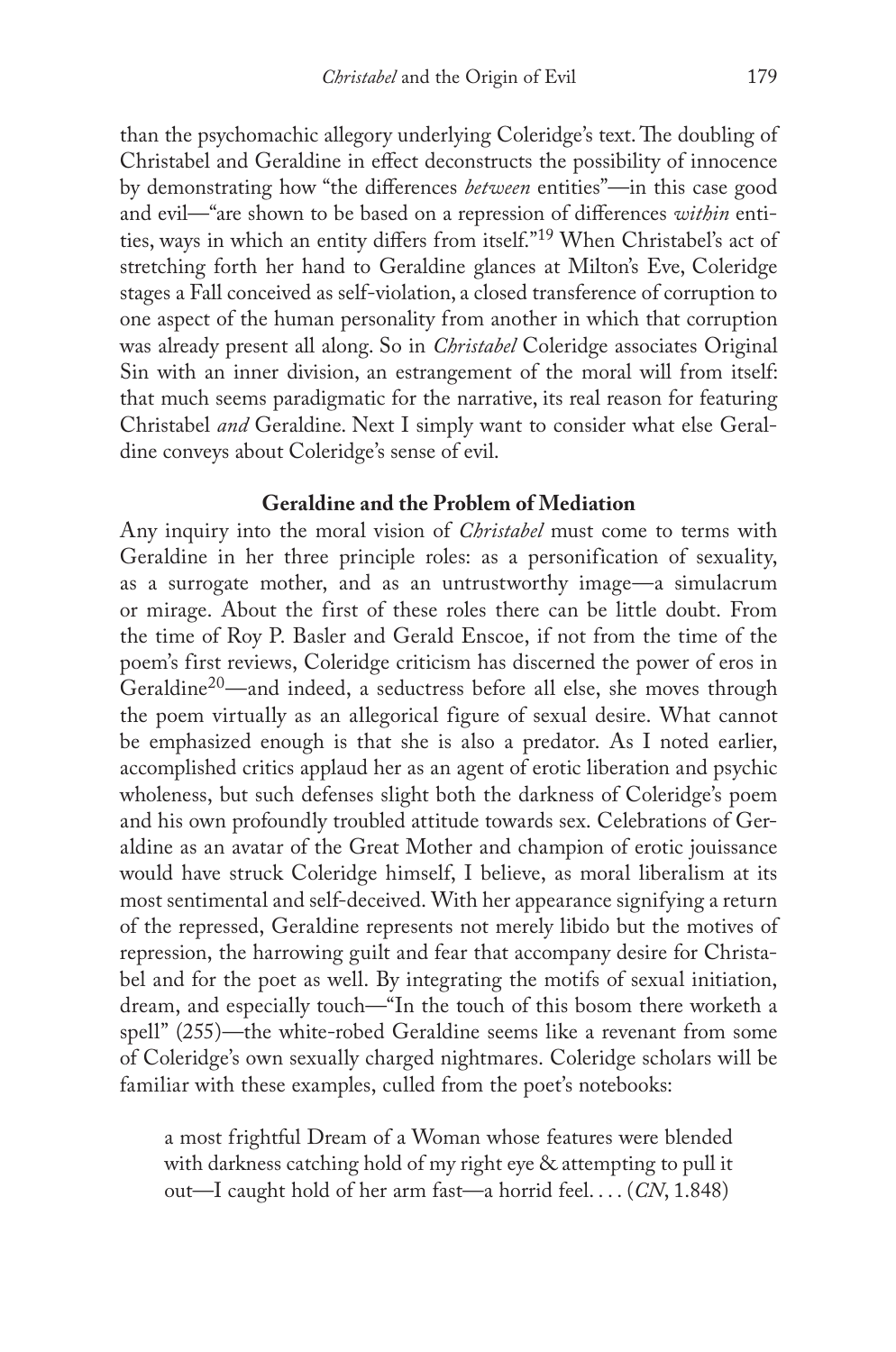I was followed up & down by a frightful pale woman who, I thought, wanted to kiss me, & had the property of giving a shameful Disease by breathing in the face. . . . (*CN*, 1.1250)

out rushes a university Harlot, who insists on my going with her / offer her a shilling—seem to get away a moment / when she overtakes me again / I am not to go to another while she is "*biting*"—these were her words /—this will not satisfy her / . . . a little weak contemptible wretch offering his Services, & I (as before afraid to refuse them) literally & distinctly remembered a former Dream, in which I had suffered most severely, this wretch leaping on me, & grasping my Scrotum. (*CN*, 1.1726)

Here are the matrices of Geraldine: she is, as Kathleen Coburn suggested years ago, "a malignity out of Coleridge's own dreams."<sup>21</sup>

Now, there is a careful evenhandedness to Coleridge's presentation of her. Geraldine's defenders emphasize that she hesitates in the seduction scene and refers to her apparent disfiguration as "This mark of my shame, this seal of my sorrow" (258), so she has not fully acquiesced to her own depravity and rightly so, for she signifies not absolute evil but evil bearing a human face, evil divested of any comforting otherness. She must be divided within, moreover, to qualify as Christabel's double. Coleridge cannot confine the psychic divisions of his text to Christabel's projection of Geraldine as an independent character: that would display goodness triumphantly exorcising evil, separating itself from evil, when what we have of the text insists on the complex entanglement of good and evil. So Christabel's moral state of predominant virtue tainted by sin *should* produce its symmetrical obverse in Geraldine's state of predominant evil qualified by a residual good. Yet, emphatically it is a merely residual good. Sexuality become Iago-like, Geraldine signifies a calculating malevolence with the shape-changing ability to exploit the vulnerabilities at hand. She is the deceiver, the thing in the darkness, lurking on "the other side" (43) whose name is an anagram of "Dire Angel," a Satanic epithet.22 She is the nightmare-bringer, a conveyer of guilt, abjection, and violation. Like the vampire, or the mistletoe of Coleridge's opening sequence, she parasitically lives off others. The supernatural occurrences marking her entry into the castle—the need to be carried, the suddenly flaring torches, the dog troubled in its sleep—associate her with witchcraft because witches traditionally figured in the night fears of Coleridge's culture. "However lenient we are to Geraldine," Robert H. Siegel insists, "it is obvious that she still 'represents' the power of evil."23 So she does: the poet's Christian faith and personal psychological history left him deeply convinced of the existence of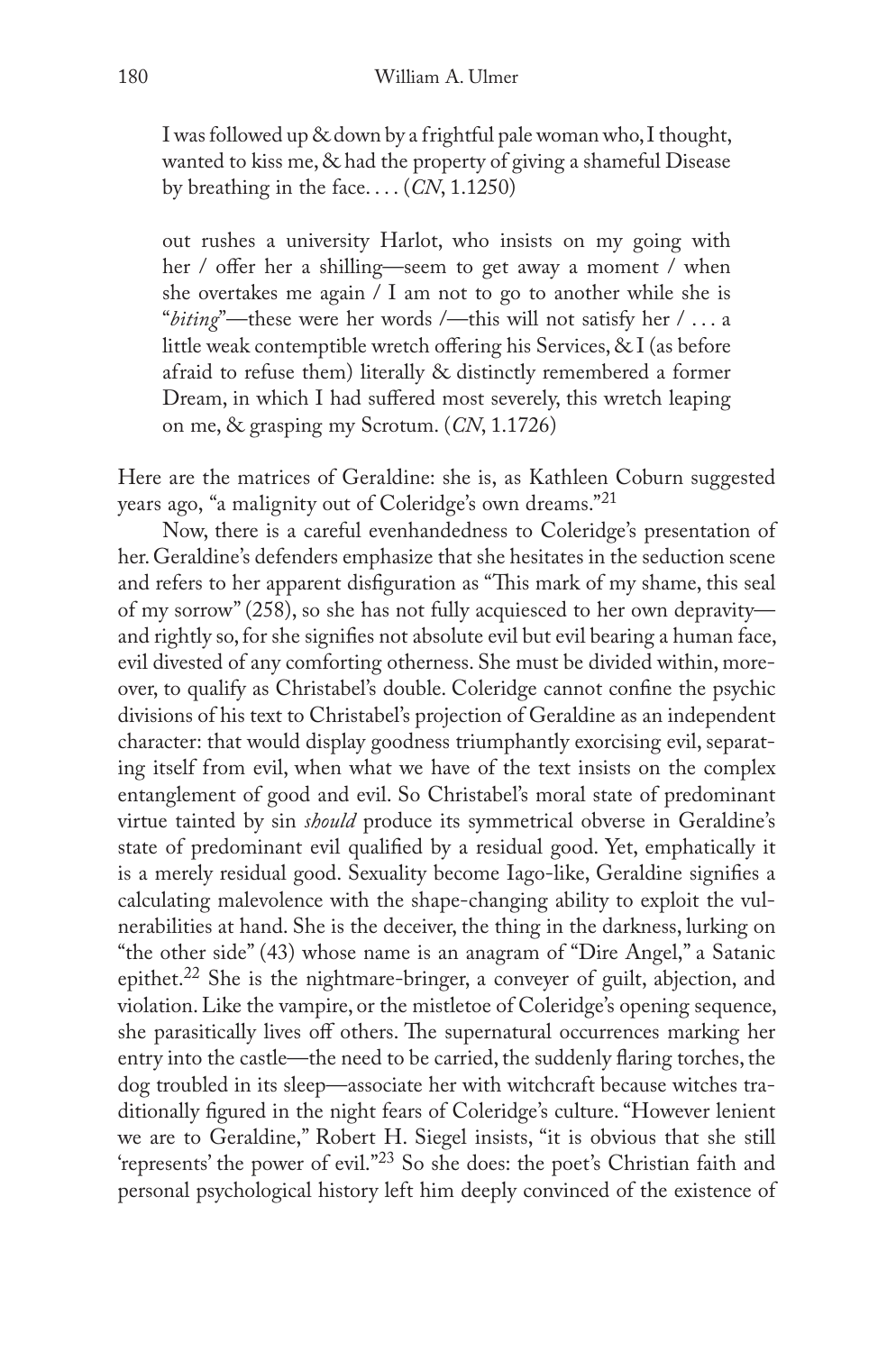evil *as* evil, and Geraldine embodies that conviction. The leniency occasionally shown her by readers merely testifies to Coleridge's Miltonic success in rendering sin charismatic.

Geraldine's role as a figure of libido by no means establishes her ultimate benevolence. Rather, it illustrates one of the most palpable aspects of *Christabel's* moral purview, its association of evil with sexuality. That association was traditional enough—the poet would certainly have met with it in Boehme, Beer reminds us<sup>24</sup>—and *Christabel* links it to an equally traditional association of sexual desire and death. The connection of Eros to Thanatos emerged in *The Rime of the Ancient Mariner* when Coleridge paired his whorish Lifein-Death with Death himself. It emerges in *Christabel* through the death of the heroine's mother in childbirth, a death which Charles J. Rzepka regards as the principle motive for Christabel's fears of sex.<sup>25</sup> Yet, while the mortality of the body invariably conditions the problem of bodily desire, Christabel's thwarted efforts to love seem to originate from the particular ways in which her sexual awakening activates the latent tensions of certain family relationships. The family problems which *Christabel* emphasizes culminate in Geraldine's appropriation of the maternal, but they do not originate with her appearance. They originate for Christabel with Sir Leoline, the only parent she has known.

Coleridge's criticism tends to handle Leoline roughly, accusing him of crimes ranging from a stultifying asceticism to outright incest.<sup>26</sup> He plainly seems emotionally authoritarian and life-denying. As his matin-bells custom reveals, Leoline is a religious man who has sought consolation from heaven for the loss of his wife and who has idealized his surviving daughter in similar terms. If the name he assigns her conjures Christ and Abel as archetypal victims, it also connotes the beauty of Christ. Christabel's belief in her mother as a guardian angel is a story presumably first told to her by Leoline. By making Leoline's daughter the object and rationale of the mother's ghostly presence, the story conveys his efforts to retain some connection to his wife through his daughter. But those efforts, if natural enough, create a ripple effect of emotional ambivalence. They place Christabel in a compensatory role. The poem suggests that she has tried to minister emotionally to her father to make up for the absence of his wife—all the more so since her birth occasioned her mother's death, as Christabel knows well. So her father's emotional needs on the one hand encourage her identification with the mother as does the process of her sexual maturation. On the other hand, Leoline's idealization of Christabel and need to keep her has conversely tended to infantilize his daughter, encouraging her to remain, as Rzepka comments, "the little girl [he] wants her to be."27 The conflicting demands made on Christabel by her relationship with her father result in an analogous ambivalence in her attitudes toward her mother. It would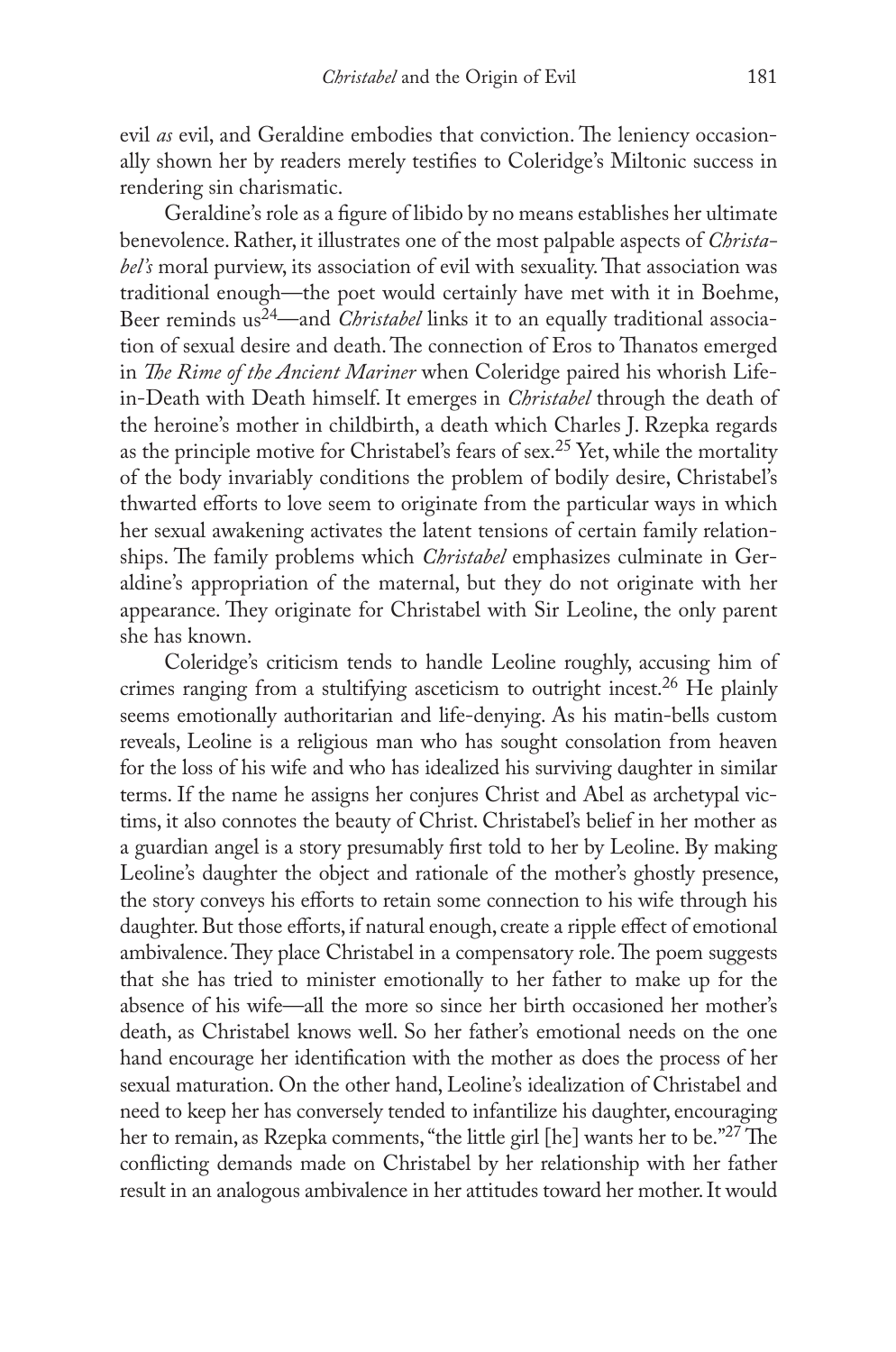be plausible for Christabel to feel guilt about her mother's death. Given a child's emotional needs and incomprehension of death, however, her most probable early reaction was to feel abandoned. If the fiction of the mother as "guardian spirit" (206) serves to vicariously reconnect Leoline to his dead wife, it more powerfully ensures Christabel's connection to the maternal. It allows the girl to believe in herself as loved. At the same time, predictably, the mother's ghostly presence keeps the fact of her death constantly in mind. The cost of this comforting fiction is continual reconfirmation of the mother's mortality, of Christabel's implication in her death, and of her daughterly obligation to make amends for the mother's absence by taking on her role—a role she cannot perform, of course, without on some level replacing and thus betraying the mother.

From this complex of identification, substitution, and resistance springs Geraldine, precipitated by Christabel's growing sense of identity crisis and, as Spatz argued, her fears of sexual experience in light of her planned marriage.<sup>28</sup> Figuring Christabel's unconscious as the site where her banished desires have gathered and intensified, Geraldine becomes the dutiful daughter's ominous double. Yet in what can appear the single most brilliant move of Coleridge's poem, Geraldine also becomes the mother's double.29 For Geraldine can acquire power only by vanquishing the mother and assuming her prerogatives. It is Geraldine, tellingly, who can actually see the hovering spirit of the mother in Christabel's bedroom, and Geraldine who dismisses the spirit:

"Off, wandering mother! Peak and pine! "I have power to bid thee flee." . . . . . . . . . . . . . . . . . . . . . . . . . . . . . . . . . . "Off woman, off! this hour is mine— "Though thou her guardian spirit be, "Off woman, off! 'tis given to me." (199–201 and 205–7)

Geraldine seizes her hour by then drinking "the wild-flower wine," described previously by Christabel as "a wine of virtuous powers; / My mother made it of wild flowers" (214, 186–87). When this wine restores her, we witness Geraldine retrieving her powers of action only *as* she appropriates the role of the mother. That reappropriation will leave her on the arm of Sir Leoline in a scene where he often strikes readers as sexually infatuated: it will leave her in the place of the mother, in short. Before that comes her violation of Christabel and its pieta-like aftermath:

And lo! the worker of these harms, That holds the maiden in her arms,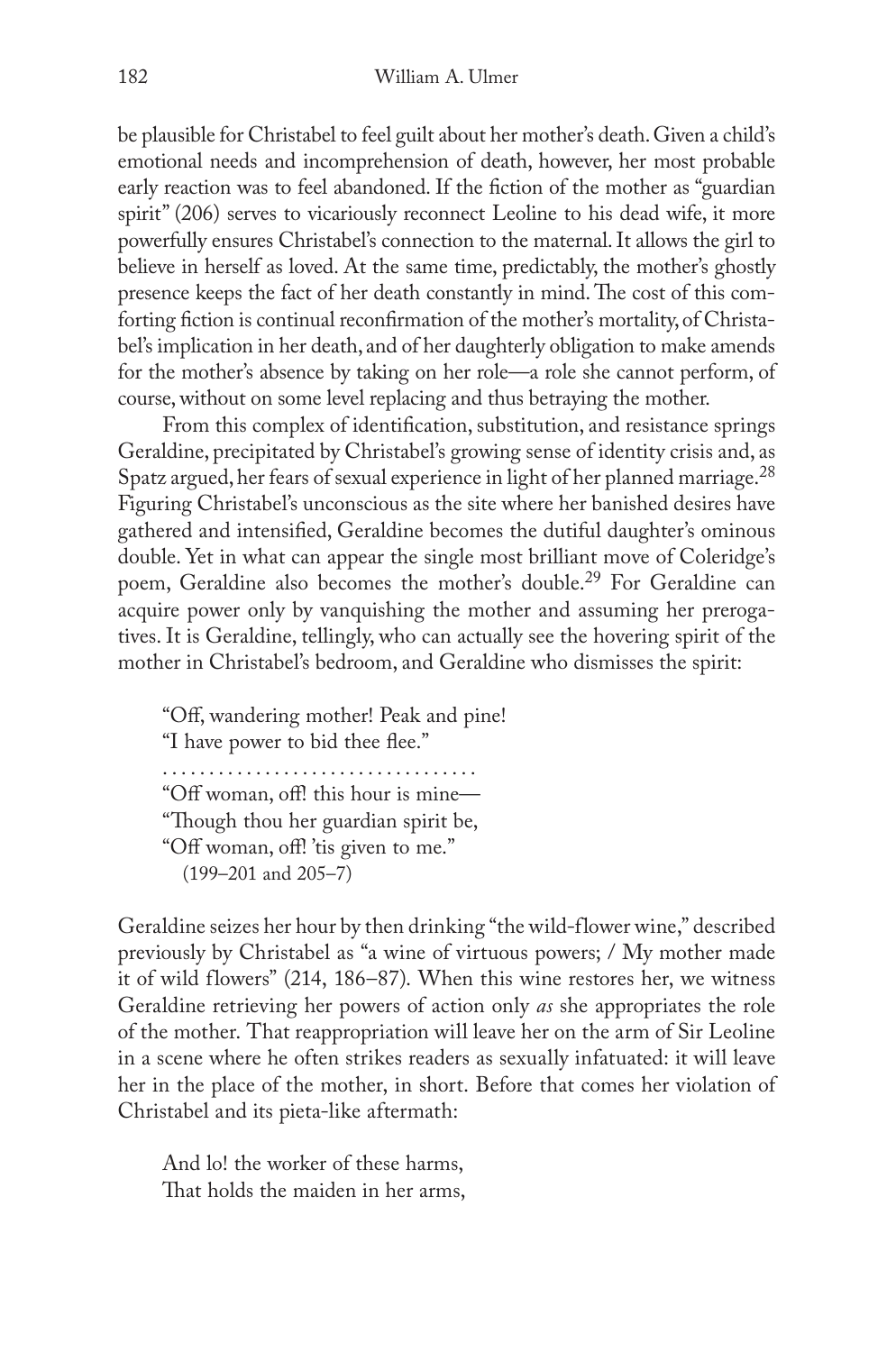Seems to slumber still and mild, As a mother with her child. (286–89)

Here the serenity of Geraldine's own sleep reflects her success in securing the role of the mother for herself. As a consequence of that triumph—it is an important measure of her insidiousness and power to corrupt—Geraldine acts as the double of Christabel herself *and* the double of the mother.

The ultimate import of these paired doublings seems plain enough: in Coleridge's poem the heroine can access her own sexuality (Geraldine as Christabel's unconscious, the site of libidinal energy) only *through* her mother (Geraldine as maternal icon). As to why that sexual logic should impose itself in *Christabel*, psychoanalytic readings of the text differ almost luxuriantly. The poem conjures the mother amid its sexually charged bedroom scene because, the scholarship speculates, Christabel's yearning for the mother motivates the two women's lesbian encounter; or because Geraldine enacts Christabel's oedipal desire to commandeer her mother's relationship with Leoline; or because desire, in its effort to circumvent patriarchal regulation, seeks "to obey the law of 'the mother'"; or, again, because Christabel's wariness of sexual initiation arises from the reflection that pregnancy killed her mother.<sup>30</sup> Underlying these dissimilar formulations, however, lies a common insistence on emotional and psychological ambivalence. As Christabel and Geraldine both appear in the poem because the conflicted Christabel feels two ways at once about her daughterly sexuality, so are there two mothers, the angelic guardian and her sinister double. The familial circumstances in which Christabel has formed her identity have left her oscillating between love and hate, abjection and aggression, in her self-image and her attitudes towards the lost mother in whom that self-image remains so poignantly invested.

*Christabel* scholarship has often explained the ambivalence of the poem's character relationships by looking to the author. This scholarship takes Christabel as a feminine persona for the poet, noting that Coleridge sometimes identified himself with birds, even as the text depicts Christabel as a dove, and invoking his references to himself as an orphan.<sup>31</sup> Christabel's situation is displaced autobiography, then, with the girl's ambivalence toward her mother acting as an occluded reference to Coleridge's own troubled relations with his mother, Ann, following his father's death. Ann Coleridge was by all accounts an emotionally cold woman who inspired a sense of duty more than love in her sons. She was also socially ambitious for her family, valuing worldly success and pressuring her sons to achieve it. The financial reversals occasioned by her husband John's unexpected death in 1781 devastated her. And her humiliation ended up exacerbated, ironically, by her decision to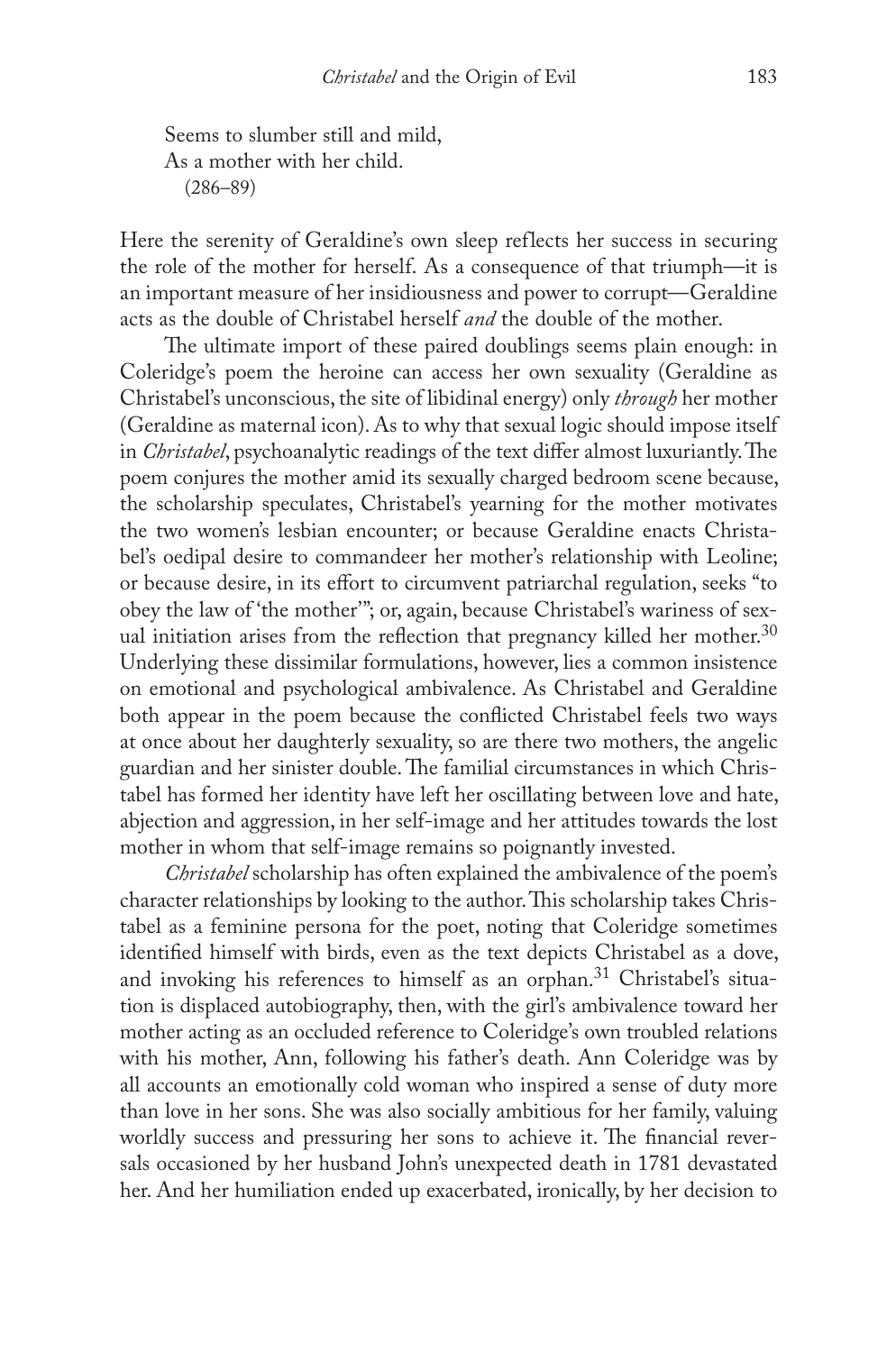send Samuel to Christ's Hospital in London. The school had been founded specifically for the sons of impoverished clergymen—the standard petition for admission requested the applicant "there to be Educated and brought up among other poor Children"—and Coleridge's older brothers, Rosemary Ashton remarks, "were ashamed to have him visit them in his school uniform."32 Ann Coleridge apparently never once visited her youngest son during his Christ's Hospital years. Having established him there, she seems to have washed her hands of him emotionally: by conceding "'the right of the Governors of Christ's Hospital to apprentice her son,' if Sam did not prove academically promising." Richard Holmes writes, Ann "effectively put Sam's destiny in the hands of the Christ's Hospital authorities, and did indeed make him the child of an institution." These events explain why Coleridge could tell Tom Poole that Tom's mother "was the only Being whom I ever *felt* in the relation of Mother" (*CL*, 2.758). Clearly Coleridge construed his own mother's behavior to him as abandonment. If that construction may be partly Coleridge's retrospective projection, as Holmes allows, the fact remains that "he felt this rejection as deeply as anything in his life."33 He internalized it as a sense of inadequacy accompanied, David Beres first surmised, by an unconscious hostility toward his mother. Just so, the death of Christabel's mother at once replays the experience of abandonment and represents the child's unconscious aggressions toward the mother. This ambivalence recurs in Geraldine, in whom, Beres contends, we witness "the mother, . . . killed by the child in the act of birth, returning to seek vengeance.<sup>"34</sup>

Yet *Christabel* seems to restage the psychological conflicts of Coleridge's life, especially his sense of the traumatizing power of parental rejection, in even more specific ways. This restaging can be seen in the relationship between the final events of part 2 of the poem and the "little child" "Conclusion to Part the Second" (644–65). Part 2 ends with Leoline's dismissal of Christabel. Feeling "Dishonour'd by his only child" for her ostensible inhospitality to Geraldine, Sir Leoline "[turns] from his own sweet maid" (631, 641). At that point, Christabel's situation mirrors Coleridge's own unhappy childhood: both have one dead parent and a disapproving second parent who withholds love and casts the child away. The gender identities are symmetrically transposed: for the female Christabel the mother dies and the father disowns, whereas for the male Coleridge matters arrange themselves the other way around. But those defensive reversals, arguably, were what freed Coleridge imaginatively to project a version of "his own experience . . . screened through a female figure."35 So in his heroine's plight Coleridge obliquely—and no doubt unconsciously—figures himself as an abandoned child. In the lines which immediately follow, interestingly, he figures himself as an irrationally scolding father. For, since the unjustly reprimanded child in the "Conclusion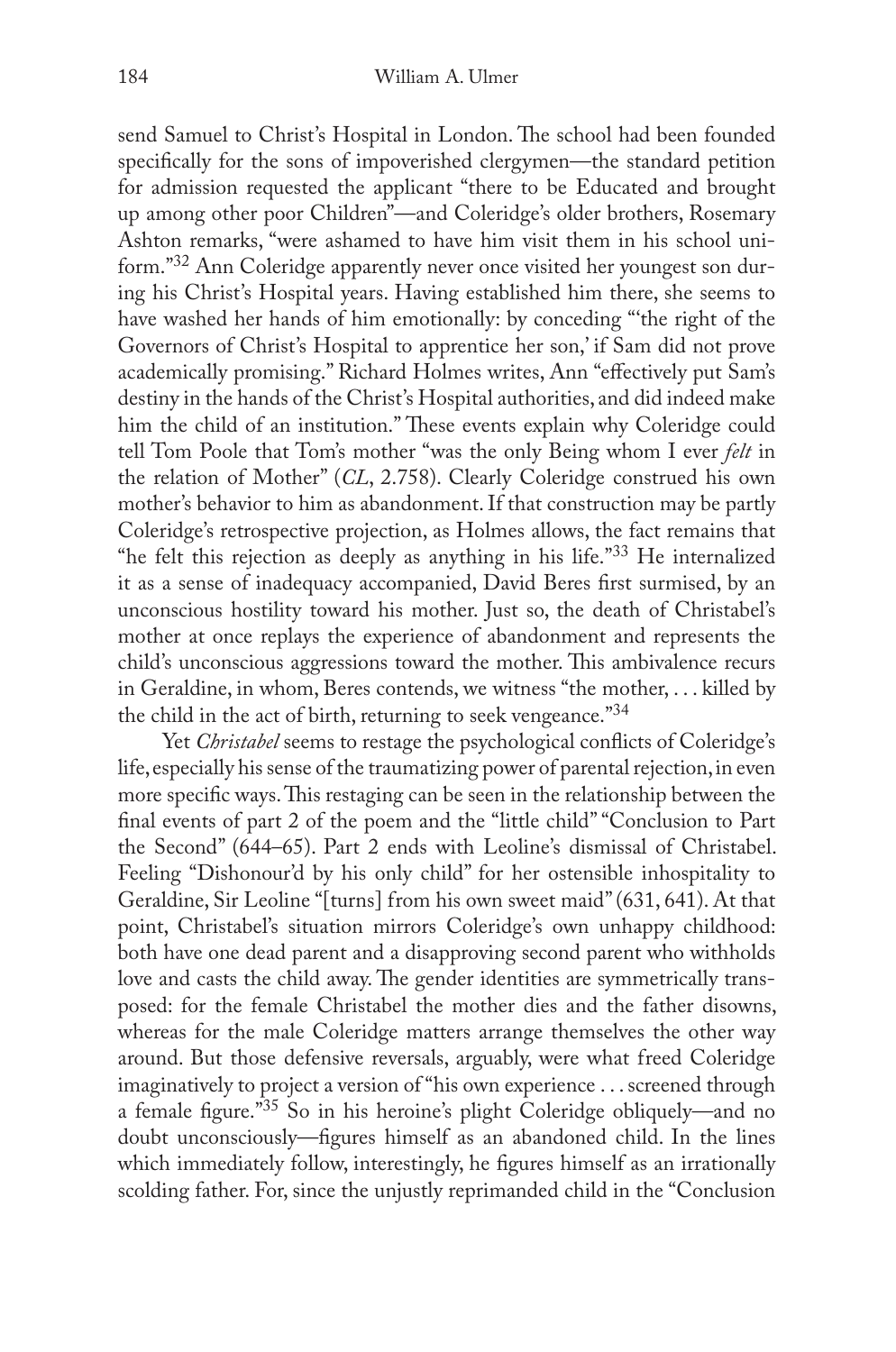to Part the Second" of *Christabel* is a portrait of Coleridge's son Hartley, as the poet's letters show (*CL*, 2:728–29), then the father who upbraids him should analogously be a portrait of Coleridge himself. The "Conclusion" consequently depicts a second-generation tragedy. Turning from Christabel's abandonment to Hartley's chastisement, we move from an image of Coleridge as abused child to a mirroring image of Coleridge as an abusive father who abuses his son just as he was abused as a child: traumatizing rejection acquires a family pedigree. Here Coleridge provides a genealogy for the pain and frustration born of the will's inherent ambivalence. The poet's initial account of a father reacting to a young boy's spontaneous happiness with seemingly unmotivated rage and his subsequent speculation that such "rage and pain" are reflexes of "love's excess" (664 and 652) invokes a world where "the energies of wrath and the energies of love," John Beer remarks, "are in necessary connection" to the point of "springing from the same source."<sup>36</sup>

When the text identifies this ambivalence as the defining signature of "a world of sin" (661), it tacitly defines the ambivalence of the will *as* Original Sin. That implication also follows directly from Geraldine's usurpation of the role of the mother. When Geraldine acts as both the double of Christabel and the double of the mother, Coleridge creates a situation in which Christabel can reclaim her own unconscious and become present-to-herself as a person only through the mediation of a (m)other—and only though the introjection of otherness. As in Lacan's mirror-stage theory of identity formation, what constitutes the self also alienates it, inscribing it with a fundamental sense of lack.<sup>37</sup> Versions of these ideas were of course wholly traditional in the Romantic period. Percy Bysshe Shelley too ascribed the origins of love to finding "within our own thoughts the chasm of an insufficient void," to the end that we "seek to awaken in all things that are, a community with what we experience within ourselves."<sup>38</sup> Coleridge derived the impulse to love from an "instinctive Sense of Self-insufficingness" and acknowledged similarly that the "first lesson, that innocent Childhood affords me, is—that it is an instinct of my nature to pass out of myself, and to exist in the form of others" (*CN*, 4:4730 and 5:6487). Unfortunately, while it honors humanity's impulse to love, this last 1830 notebook entry also reads like a retrospective gloss on the defining activities of Geraldine. Geraldine means many things, but she always figures Christabel's desires in the alienating form of the other. As she passes from symbolic role to symbolic role in the course of the story, Geraldine shows us the inner emptiness that determines what Christabel wants: she wants her mother, she wants her own womanhood, she wants her father's acceptance. She wants them because they have been experienced as withheld, and their absence, real or fantasized, has produced the tangled sense of inadequacy, guilt, compensation, and aggression discussed above. What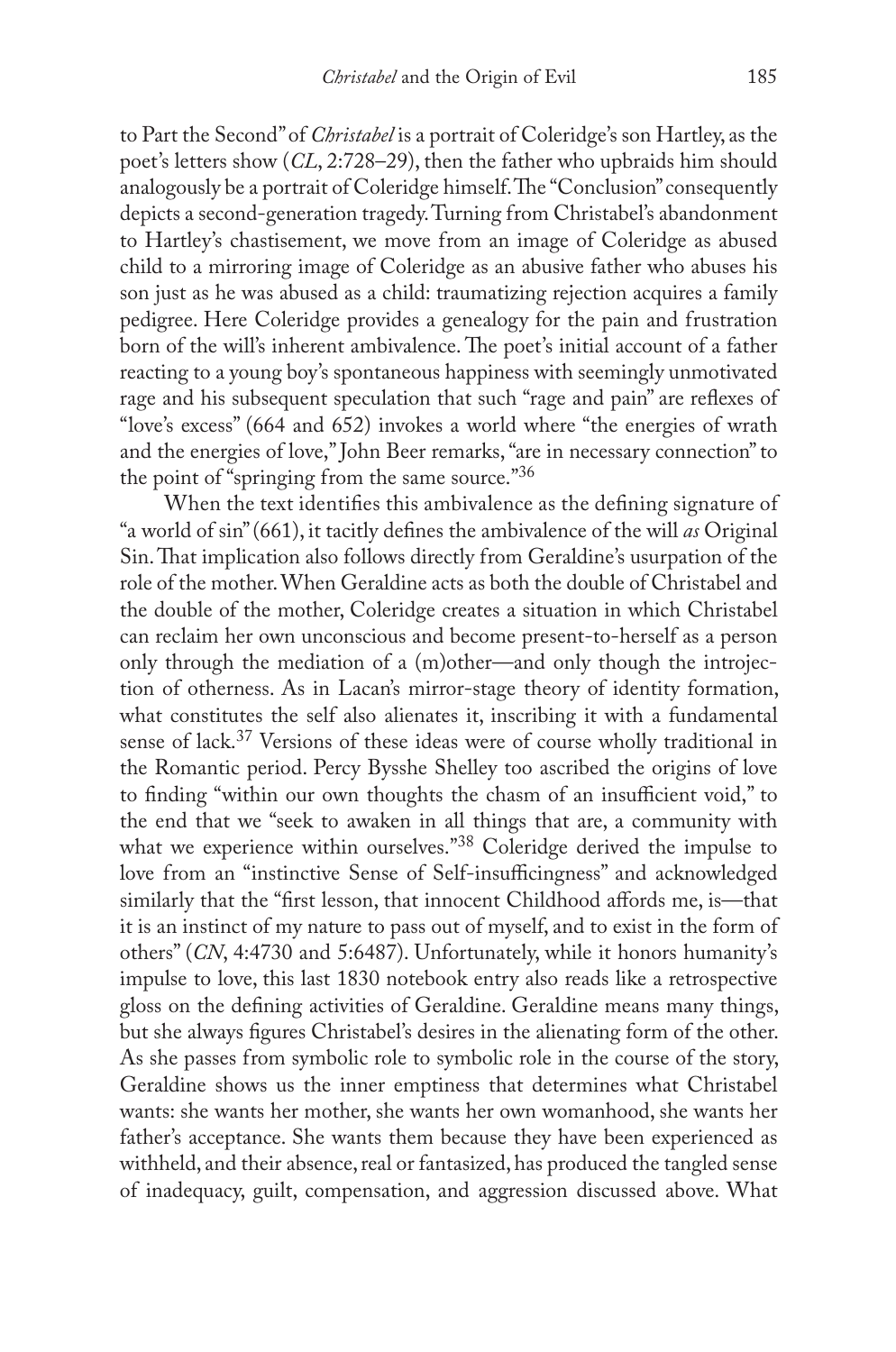Coleridge's coda suggests is that Christabel's familial experience of love as partly given and partly withdrawn has reflexively divided her own ability to love, bequeathing the moral will a fundamental and unavoidable ambivalence. Geraldine's disfigurement leaves her divided above all—"Behold! her bosom and *half* her side—" (246, my emphasis)—and it is that dividedness that her touch transmits. Coleridge described the same inner division mentioned earlier in telling his brother George, again, that "our organization is depraved, & our volitions imperfect; and we sometimes see the good without *wishing* to attain it, and oftener *wish* it without the energy that wills & performs—" (*CL*, 1.396). Christabel advances beyond these claims by dramatizing how the human capacity to love is implicated in the corruption of the will, how the intention to love can be diverted, contrary to the subject's intentions and dignity, in ways that breed misunderstanding and loneliness.

So in *Christabel*, in sum, the association of Original Sin with the ambivalence of the will to love follows from Geraldine's role as the estranging double of both Christabel's libido and her mother. In developing its theology of desire, however, Coleridge's poem traces the moral problem of love to origins which extend beyond the sexual and family matrices that Geraldine (in part) represents. Geraldine's promiscuity suffuses her very doubling, which does not restrict itself to playing Christabel's erotic alter ego or to impersonating the mother. Geraldine also lurks in Bracy's unconscious, appearing in his dream as a green snake embracing/strangling the white dove. When she appears the next morning, her presence induces him to remark, "This dream it would not pass away—/ It seems to live upon my eye" (546–47)—and rightly so, for the woman before him epitomizes and replicates the dream. When Leoline meets Geraldine, he not only "kenn'd / In the beautiful lady the child of his friend" (433–34) but recognizes the beautiful child's resemblance to her supposed father:

Sir Leoline, a moment's space, Stood gazing on the damsel's face; And the youthful Lord of Tryermaine Came back upon his heart again. (415–18)

In Dr. James Gillman's version of the poem's projected conclusion, of course, Geraldine "changes her appearance to that of the accepted though absent lover of Christabel."39 Of what character, one might then fairly ask, is Geraldine *not* in some way the double? Criticism of Coleridge's poem appropriately reads her first as a libidinal projection and maternal figure. But Geraldine is Coleridge's Romantic Duessa. Beyond her roles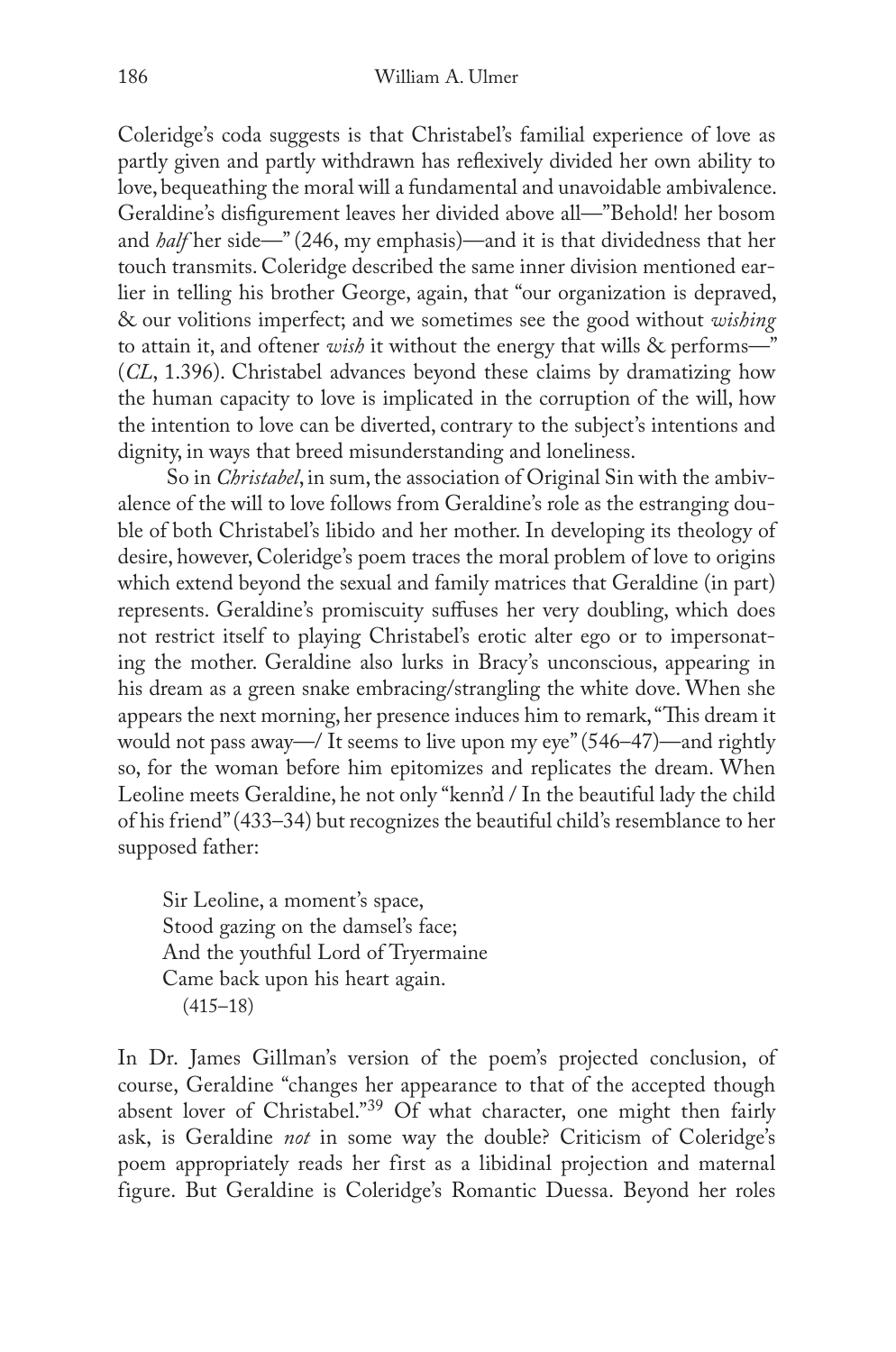as a personification of sexuality and a surrogate mother, she discloses the dependence of all human desire on a mediating image and, for Coleridge as Christian moralist, an always shifting, treacherous image.<sup>40</sup>

The emphasis on Geraldine as a simulacrum in *Christabel* provides her powers of corruption and seduction with a conventional Christian genealogy. Even before his Anglican conversion, Coleridge understood human love in conventionally Christian terms, associating its essence, Barth shows, with the operation of the Divine Will as the ultimate principle of causality.<sup>41</sup> Later Coleridge professed to "adore the living and personal God, whose Power indeed is the *Ground* of all *Being*, even as his Will is the efficient, his Wisdom the instrumental, and his Love the final, Cause of all *Existence*" (*CL*, 4.894). Love constitutes the energy by which God as Origin draws the human soul back to his fulfilling plenitude: for Coleridge there existed "a capaciousness in every *living* Heart, which retains an aching Vacuum . . . God only can *fill* it" (*CL*, 4.607). But this traditionally Christian theology of desire runs into the equally traditional problem of the Creator's mysterious relation to his Creation. For Coleridge, people are "driven, by a desire of Self-completion with a restless & inextinguishable Love"—love for God—yet inhabit a world in which "God is not all things, for in this case he would be indigent of all; but all things are God, & eternally indigent of God" (*CN*, 1:1680)—a world, in other words, in which things refer to God without being fully coincident with him. Worldly objects of desire, considered theologically, are metaphors. They mix resemblance with difference in their flawed evocation of a God whose unmediated presence can alone fill the heart's "Vacuum." From the theological perspective embedded in *Christabel*, Geraldine is a liar and deceiver simply because she is a projected image, a false semblance. She confronts the other characters of the poem like a mirror designed to show them their deepest longings, but in the process she reveals their deepest existential wounds and then binds them to that pain by diverting them from the one adequate object of their "restless & inextinguishable Love." As a perpetually self-recuperating principle of accommodation, she will pass from guise to guise—from Christabel to her mother to her absent knight—before confessing herself the lie she is.

As a visitant from Coleridge's dreams and an entrancing image, Geraldine above all discloses the power of the dreaming mind to create a succession of rationally uncontrolled images. Pondering the moral implications of his dreams, the poet at one point decides,

I will at least make the attempt to explain to myself the Origin of moral Evil from the *streamy* Nature of Association, which Thinking = Reason, curbs & rudders / how this comes to be so difficult / Do not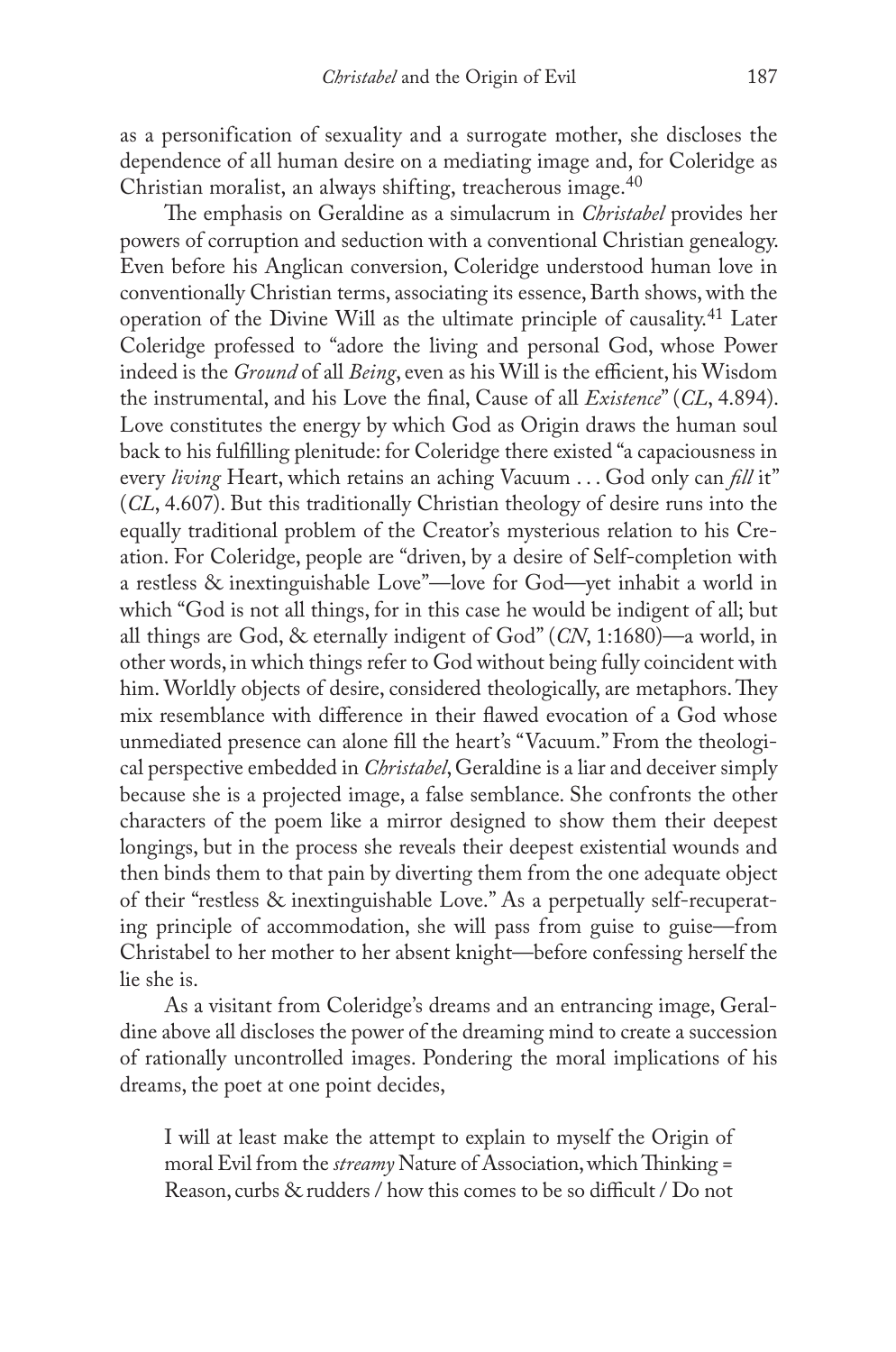the bad Passions in Dreams throw light & shew of proof upon this Hypothesis? ... But take in the blessedness of Innocent Children, the blessedness of sweet Sleep, &c &c &c: are these or are they not contradictions to the evil from *streamy* association?—I hope not. (*CN*, 1.1770)

It is precisely "the blessedness of sweet Sleep" that has been ruined in *Christabel*, as the heroine's dreams make her "moan and leap" (29) and lead her toward a temptress who materializes as if conjured from dream. Disallowing the power of childhood innocence to contain "bad Passions," the poem endorses the notebook entry's attribution of "the Origin of moral Evil" to the flood of images in a mind unruddered by reason. *Christabel* locates evil at a nexus where sexuality, family romance, and the theological problem of mediation become densely entangled. Despite the text's sexual and familial genealogies, it is the problem of mediating images which Coleridge's religious faith moves him to emphasize. In presupposing a Christian antithesis of body and soul, reason and desire, *Christabel* becomes, as Barth has written, "a Coleridgean analogue of the Pauline 'war of the members."<sup>42</sup> The moral and emotional ambivalence characterizing Coleridge's notion of Original Sin derives from this ontological warfare. The apparitional aspect of Geraldine suggests, then, how easily the human need to desire *through* images becomes a spiritually corrupt desire *for* images. The figure of Geraldine also suggests how worldly objects of desire—as images that both are and are not what they represent—implicate the moral will in ambivalence and prevent the heart hungering for wholeness from wholly desiring what it desires.

For this dilemma there exists just one solution for Coleridge, and he glances at it in the final role his poem bestows on Geraldine. Several critics have detected in Geraldine a faint, twisted palimpsest of Christ. Rhonda Johnson Ray reads Geraldine as a "Usurper of Christ," for instance, while Jane Chambers sees Geraldine's actions as a "perversion of the Passion and Resurrection of Christ."43 Denials prefaced by a crowing cock, the apparently sacramental wine of the bedroom scene (reminiscent of the Last Supper, with a traitor present who will later kiss to betray), the motif of the soul as the bride of Christ, Geraldine's comment "'Off, woman, off! this hour is mine—'" (205), an allusion to Christ's comment to those who arrest him, "this is your hour, and the power of darkness" (Luke 22:53): all these motifs inform the text like so many lost fragments of the life of Christ. The poem marshals none of them into coherent allegory, but, like Dante's three-faced, cruciform Satan, they reassure readers that evil can only parody good, remaining parasitically dependent on it. For Coleridge, redemption lies in Christ,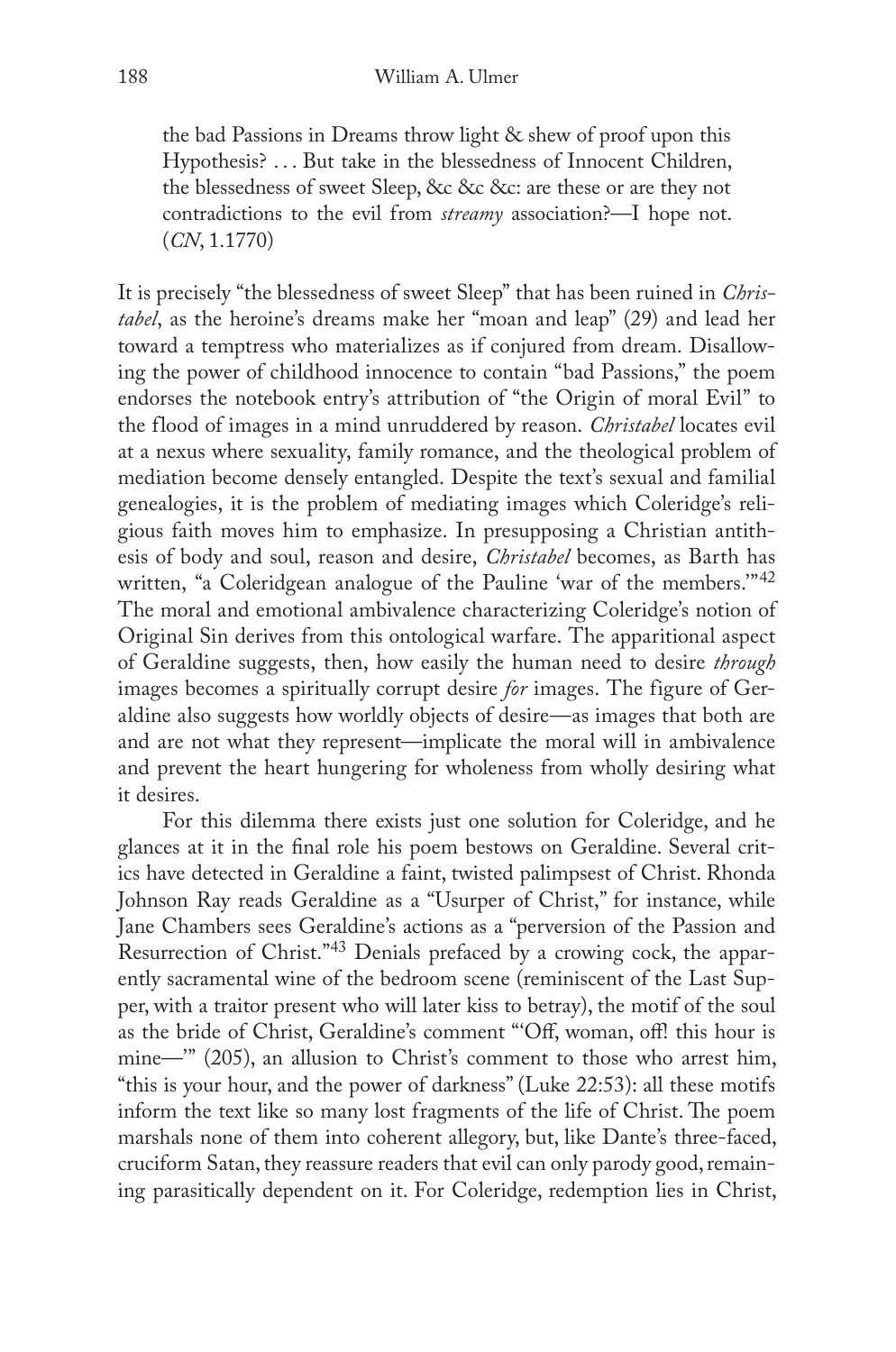and Geraldine cannot at last conceal that truth. Disfigured into parody amid her false enticements survives an image of the sole object of desire and imitation through whom, Coleridge the Unitarian told a shattered Charles Lamb (*CL*, 1.239), human love can transcend its pain and find completion. Here, though, the image is distressingly faint, motivated but also undermined by the heroine's anguish. Throughout the Mariner's ordeals he retains powers of endurance that leave *The Rime*, in my experience, far less disturbing than the story of Christabel. In *Christabel*, Coleridge depicts a human being emptied out, divested of her personality and reduced to dehumanized instrumentality, at the pleasure of another. Christabel's situation qualifies as archetypal victimization—and no comfort arises when Coleridge traces the girl's baffled abjection to her earliest childhood memories, her "childhood of terror" as Anya Taylor calls it,  $44$  or when he associates her plight with an existentially irreducible state of guilt, or when the text's psychological allegory refigures events as instances of the self preying upon the self. The poem is Coleridge's darkest account of a human soul's powerlessness to resist the forces arrayed against it.

### **Beyond Unitarianism**

The situations and concerns of *Christabel* recur in other poems Coleridge wrote, or tried to write, in 1797–1800. In "Love," apparently conceived as an introduction to "The Ballad of the Dark Ladie," the knight suffers when his devotion is cruelly scorned, as Christabel does when her father rejects her, but that devotion also saves "from outrage worse than death / The lady of the Land" (*PW*, 1.604.55–56), much as Christabel saved Geraldine. When his singing of this tale wins the speaker his Genevieve, "Love" makes the knight's rejection the vicarious means of the speaker's acceptance, as if Coleridge were fantasizing a happy ending for Christabel's predicament. "The Three Graves" is even more closely engaged with issues central to *Christabel* (*PW*, 1.336). In "The Three Graves," Coleridge domesticates the powers of guilt and suggestion that he had been reading about, he tells us in his prefatory comments on the poem, in an "account of the effect of the *Oby* witchcraft on the Negroes in the West-Indies."<sup>45</sup> *Christabel* not only uses witchcraft as a metaphor for psychological fixation and control but recalls the malevolent, sexually aggressive mother of "The Three Graves" when Geraldine appropriates that role in winning the affections of Sir Leoline. "The Wanderings of Cain" shares with *Christabel* its interest in Original Sin and the double (*PW*, 1.358). The shape that appears to Cain in the wilderness in the likeness of Abel, tempting him both to blind himself and to sacrifice his son, is a false semblance of Abel assumed by the evil spirit in order to ruin Cain. Yet the shape is surely also, as Beer surmises, "an apparition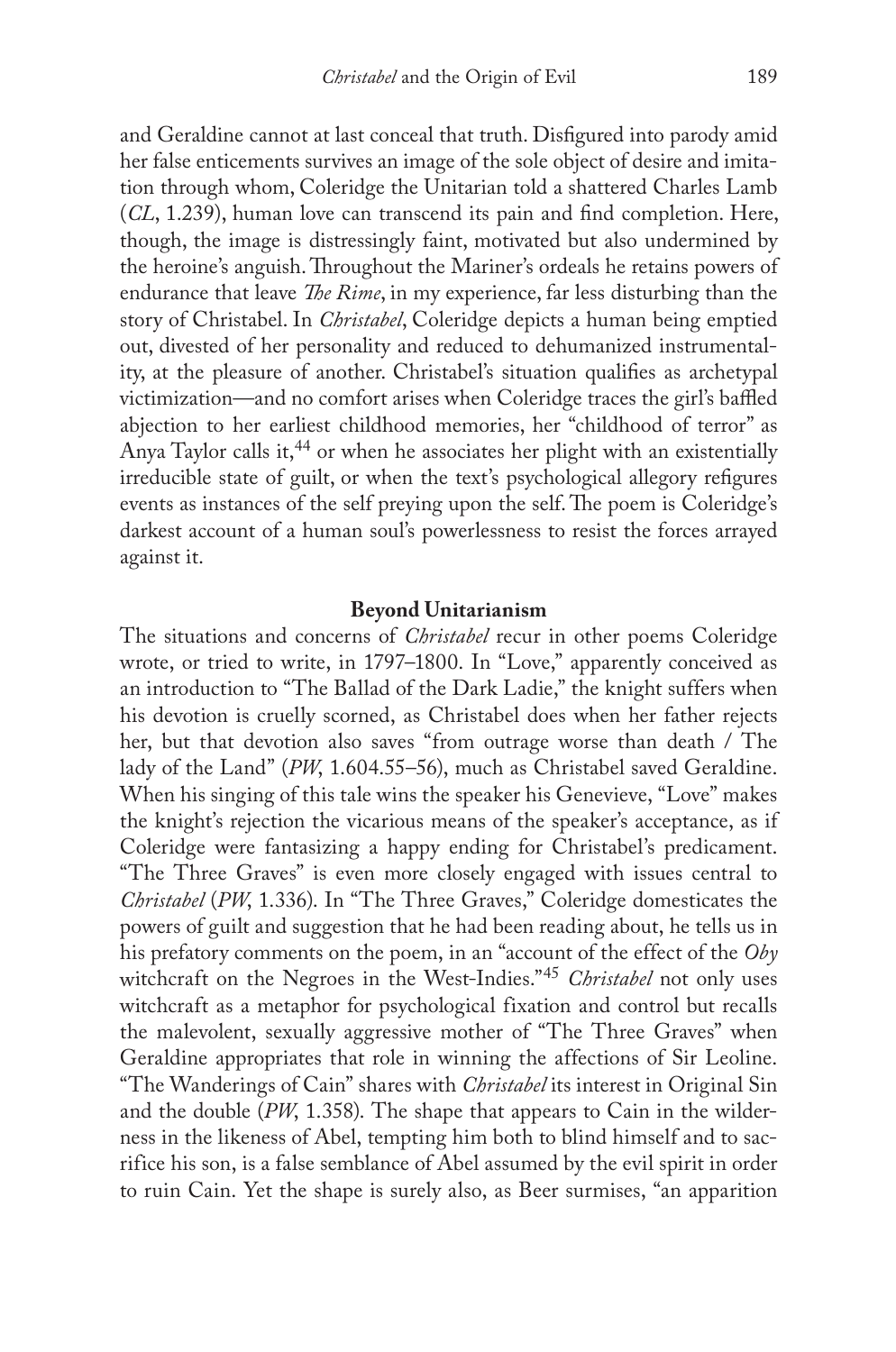conjured up by Cain's own faulty consciousness,"46 and, as such, a projection in which his guilt over the death of Abel returns in the punitive form of the other. As they ramify through variant formulations in related texts, the problems of *Christabel* come to seem like signs of a developmental impasse. By 1800 Coleridge appears increasingly unable to sustain, and certainly to resolve, the moral dialectic on which his more ambitious work depended. And that inability reflects in part the waning hold of Unitarian Optimism on his moral imagination.

The imaginative crisis occasioned by Coleridge's changing religious views centered on "the Origin of Evil" and the providential purpose of human misery. In *Christabel* the question of why evil exists, posed through the representation of the heroine's sufferings, acquires particular urgency because her sufferings seem so unmerited and devastating. Readings of *Christabel* that offer a moral rationale for the heroine's tribulations usually argue that she suffers so as to redeem others—such as Sir Leoline or her missing knight.<sup>47</sup> Christabel's knight remains the preferred candidate for redemption, generally, because critics take their cue from Coleridge's own recollections about the poem. Gillman famously reported Coleridge telling him that

The story of Christabel is partly founded on the notion, that the virtuous of this world save the wicked. The pious and good Christabel suffers and prays for

"the weal of her lover that is far away,"

exposed to various temptations in a foreign land; and she thus defeats the power of evil represented in the person of Geraldine. This is one main object of the tale. (*The Life*, 283)

This reminiscence has often seemed impressive due to its consistency with other statements Coleridge made, as when he informed his son Derwent that the "sufferings of Christabel were to have been represented as vicarious, endured for 'her lover far away.'"48 Here the connection of *Christabel* with St. Theresa has seemed similarly to provide important secondary corroboration. Humphry House, for instance, argued that "since the central theme of the Crashaw poem is the desire for martyrdom, and since the traditional view of martyrdom, and of the virtue in the blood of martyrs, includes the idea of the value to others of vicarious suffering, this one remark of Coleridge's tends strongly to reinforce the evidence of Derwent Coleridge and the shorter account given by Gillman."49 By undergoing "martyrdom at her father's castle," House added, "Christabel would make atonement for the wrongs committed by her absent lover."50 As House's phrasing implies, the notion of Christabel expiating the sins of her knight in his absence invokes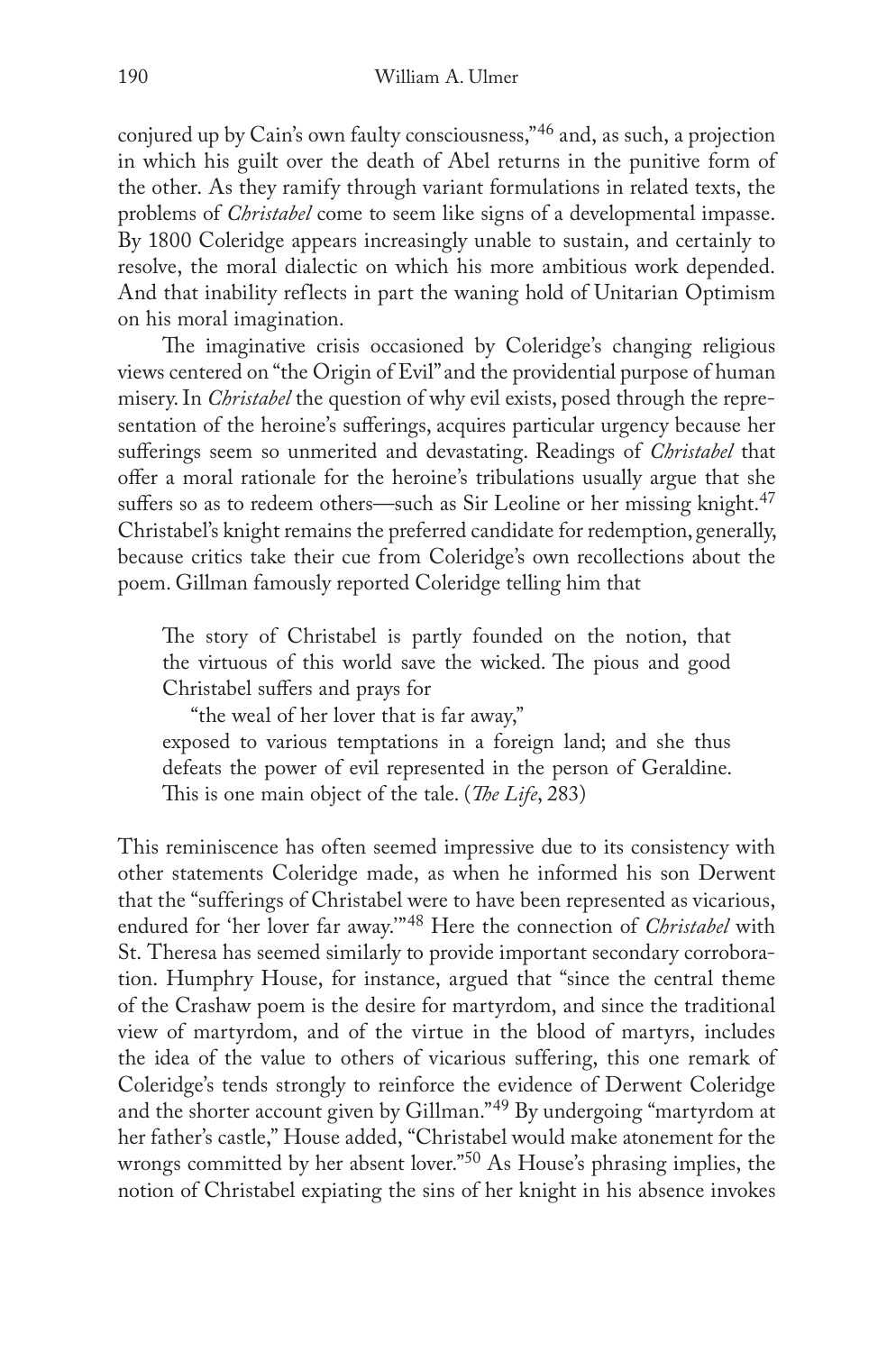the doctrine of the Atonement, and other critics lend the implication even greater emphasis. Siegel remarks that, while "nearly all of Coleridge's narrative poems and fragments of narratives reflect his interest in the theme of vicarious suffering, . . . it is in 'Christabel' that the theme of vicarious atonement . . . finds the most complete expression." David Perkins concurs, flatly stating that Coleridge conceived *Christabel* to "be based ultimately on the Christian doctrine of the Atonement."<sup>51</sup>

Finally, I cannot accept the pivotal importance granted Christabel's missing knight in readings depending on Gillman and Derwent Coleridge,<sup>52</sup> or agree that the logic of the Atonement organizes the representation of suffering in *Christabel*. Justifications of Christabel's suffering even tacitly linked to the Atonement lose their aura of authorial sanction the moment we look beyond the Gillman and Derwent Coleridge reports of the poet's conversation to his own accounts of his religious beliefs. During the years which spanned the composition of *Christabel*, Coleridge continued to regard the Atonement as "perhaps the most irrational and gloomy Superstition that ever degraded the human mind" (*LLR* 204). In dismissing the orthodox Atonement, Coleridge once more accepted Priestley's critique of moral vicariousness. If, he asked,

Sin be of so heinous a nature that God cannot pardon it without adequate satisfaction—if each man must have expiated his individual Sins by eternal Torture, how is it consistent with this dreadful Equity, this Tartarean justice, that the sufferings of one Being for a few hours should prove an adequate Satisfaction for the Sins of the whole World—Did this Being miraculously suffer in that brief Day as much as all mankind would have suffered through all Eternity? . . . But however mysteriously yet a full and adequate Satisfaction has, it seems, been thus made to the divine justice.... How then does it happen, that Repentance and good works are necessary? (*LPR*, 205–6)

Repentance and good works are necessary because people must save their own souls. The Crucifixion was not an act of sacrificial appeasement that vicariously redeemed others or that created the possibility of salvation where it did not exist previously. As a Unitarian, Coleridge believed in a human, exemplary Jesus whose Crucifixion and consequent Resurrection illustrated saving truths and pointed the way that others must take on their own, with Christ "voluntarily submitting to a cruel death," Coleridge wrote, only "in order that he might confirm the Faith or awaken the Gratitude of Men" (*LPR* 203–4). Coleridge of course realized that virtuous actions could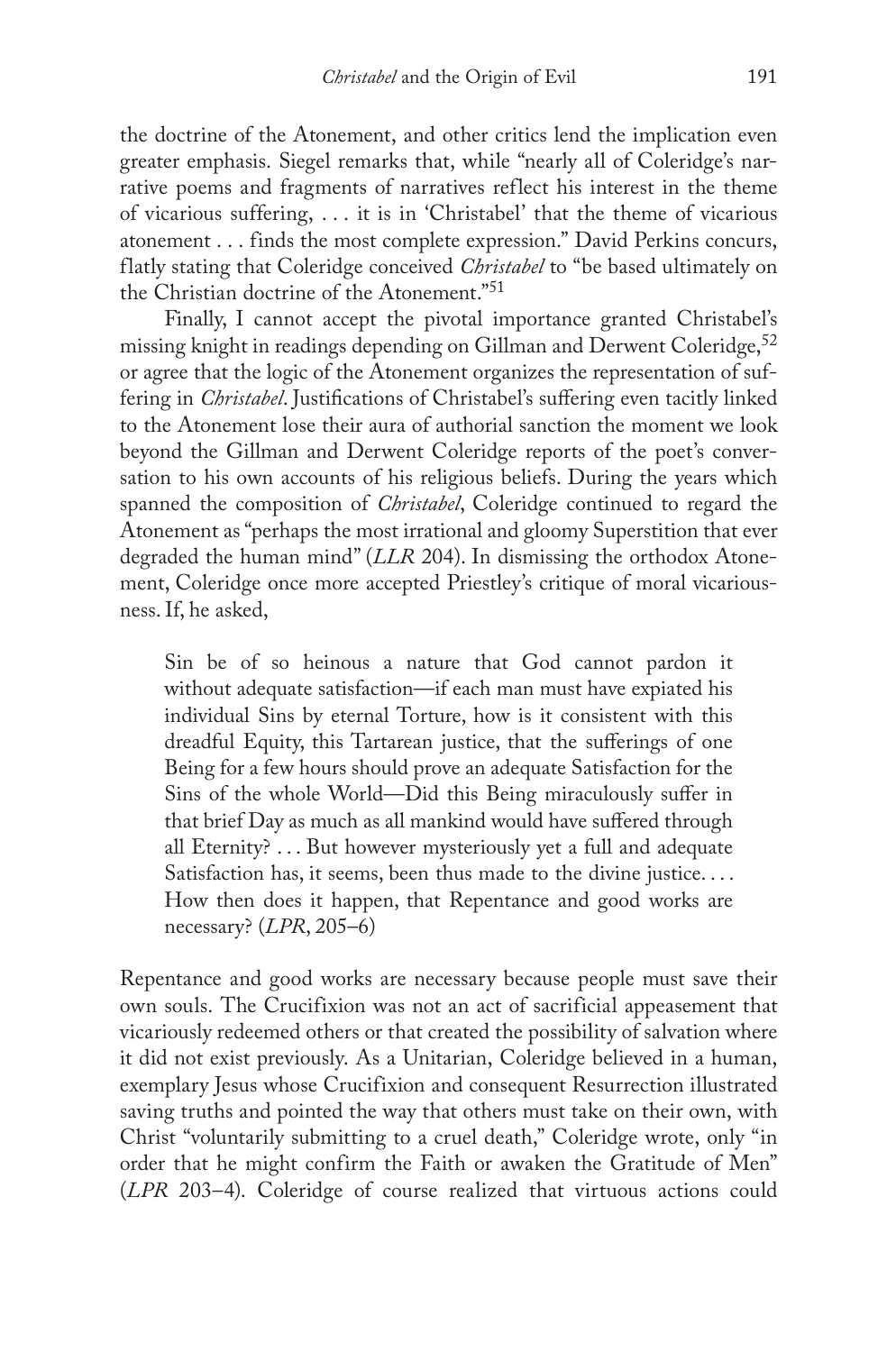inspire a change of heart and behavior in other persons. Yet such changes are a matter of individual moral influence rather than vicarious atonement. Coleridge's Highgate description of his heroine's sufferings "as vicarious, endured for 'her lover far away'" seems like an exaggeration designed to provide the conventionally orthodox Gillman with a denouement he could find understandable and satisfying on his own terms.<sup>53</sup>

If Coleridge saw a way of resolving the problem of evil in *Christabel* in 1798–1800, that resolution would have invoked not the Anglican Atonement but the doctrine of philosophical necessity. Necessity was an integral element of the Priestleyan Unitarianism to which Coleridge converted at Cambridge: he happily announced himself a "Necessarian" as early as 1796 (*CL*, 1.213) and insisted on the necessitarian aspect of Unitarian theology throughout his intellectual career. For Coleridge, necessity had both metaphysical and psychological aspects, designating a causal principle of the universe internalized in human consciousness. For the form of its internalization, he was, like Priestley before him, indebted to David Hartley's explanations of cognitive association. Yet Hartley's psychological exposition had also demonstrated that "the Doctrine of Necessity," as Hartley admitted in his Preface, "followed from that of Association."54 So necessity emerged as the direct metaphysical corollary of Hartley's theory of the mind. The second part of *Observations on Man* reconciled that metaphysics with traditional Christianity; Priestley's discussions of necessity, especially *Illustrations of Philosophical Necessity*, then reconciled Hartley's Christian necessitarianism with Unitarian theology—to the end that necessity was conceived as an encompassing principle of orderly causation. For defenders of necessity, the will was irresistibly obligated to laws of motivation that, originating ultimately in God, assimilate all events to a providential benevolence. Experiences of human suffering follow from humanity's self-centered inability to understand the cosmic scheme and are indispensable if people are to attain the moral wisdom which will alone secure their happiness. Coleridge echoed Priestley in declaring it "necessary that Man should run through the Course of Vice & Mischief since by Experience alone his Virtue and Happiness can acquire Permanence & Security" (*LPR*, 108). The sufferings imparted by evil are morally educative, allowing for inner growth from a false "Innocence" based on inexperience to a genuine "Virtue" based on an understanding of vice and its consequences (ibid.)—the very development that Coleridge may have initially intended for Christabel.

For Coleridge the Unitarian, Christabel's sufferings become morally purposive only insofar as they contribute crucially to her own progress to virtue. Any narrative continuation that presented her anguish as the requisite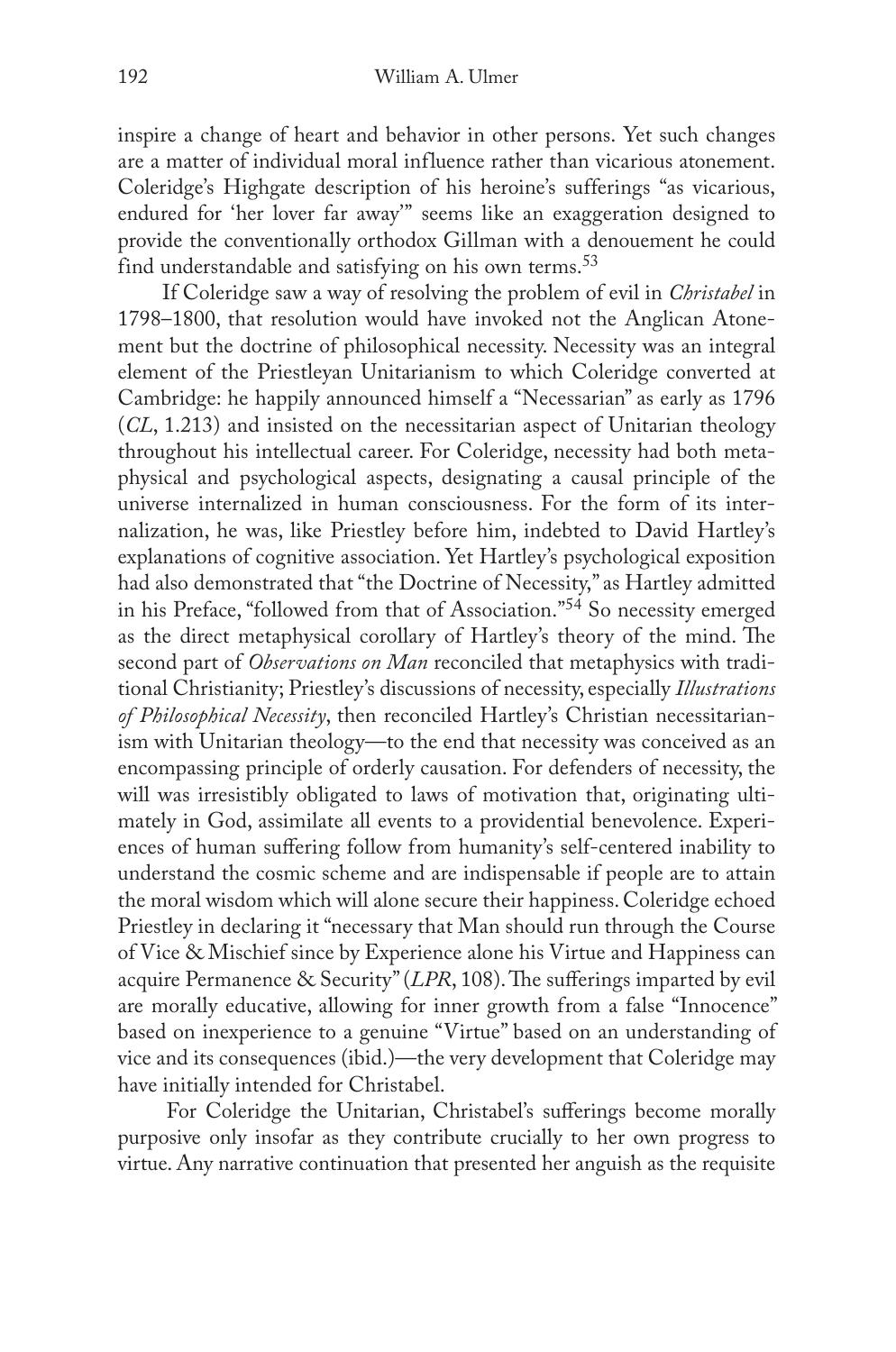means of another's salvation, in effect instrumentally sacrificing her, would invariably reconfirm the theology of Atonement. Geraldine remains the one character whose redemption by Christabel would be morally conceivable in the world of the poem, but only because Geraldine-as-double is finally not a character independent of Christabel at all. Christabel's salvation of Geraldine would allegorize Christabel healing herself. Healing of that sort is the telos proposed by rite-of-passage readings such as Spatz's essay on sexual initiation in *Christabel*. For Spatz, the heroine's tribulations allow her growth into psychologically integral adulthood, an achievement which redeems the pain they occasioned, even as Christabel redeems Geraldine by incorporating libidinal energy in her own conscious personality: had Coleridge finished the poem, Spatz believes, he would have revealed Geraldine symbolically "merging with the adolescent Christabel to form a loving and virtuous wife."55 This too may be a developmental model Coleridge initially intended for his heroine. But when the hissing Christabel of part 2 begins to imitate the lamia-like aspects of Geraldine—when Geraldine begins to incorporate Christabel, in short, rather than the other way around—any redemptive plan envisioned by Coleridge threatens to turn itself inside out. Unfortunately, *Christabel* lacks any sense of a spiritually ordained moral progress. What lingers in memory as the poem ends is Christabel as a virtually helpless victim, with Geraldine as her suave despoiler: that imbalance determines the affective power of the poem, undermining its occasional gestures at developmental or providential order. Derwent Coleridge's assurances that Geraldine is "no witch or goblin, or malignant being of any kind, but a spirit, executing her appointed task with the best good will" seem simply unaccountable.<sup>56</sup> The mother as sentimentalized guardian angel, Geraldine's hesitation in the bedroom scene, her statement that "All they, who live in the upper sky, / Do love you, holy Christabel," and Christabel's own reflection "That saints will aid if men will call: / For the blue sky bends over all!" (221–22 and 318–19)—all of these flickerings of psychological and supernatural benevolence obtrude in the narrative-like remnants of a once-structural optimism fallen into ruin.

So if what *Christabel* needs, amid the philosophical resources available to Coleridge at this point in his development, is a credible representation of necessity, that is nonetheless exactly what the text lacks, and there is a logic to its absence. For Coleridge's renunciation of Unitarianism followed directly from his growing dissatisfaction with the doctrine of philosophical necessity. That dissatisfaction appears to have begun as early as 1799–1800. Mann concluded that "by 1799 [Coleridge's] disenchantment with the doctrine of necessity was virtually complete"57 and adduced in support of that claim the 1799 letter in which Coleridge reflected on the death of his infant son Berkeley: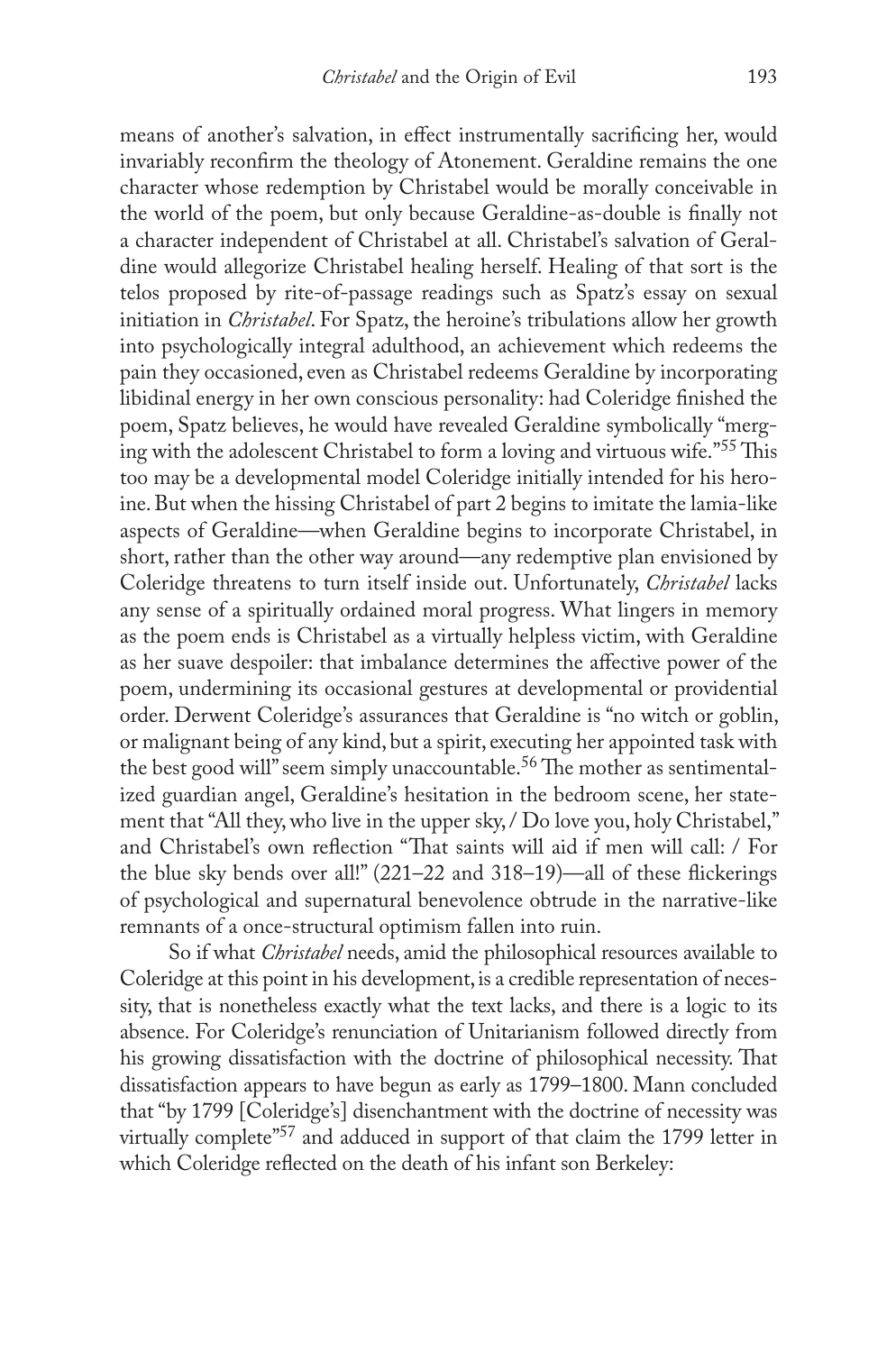I will not believe that it [human life] ceases—in this moving stirring and harmonious Universe I *cannot* believe it!—Can cold and darkness come from the Sun? where the Sun is not—there is cold and darkness!—But the living God is every where, & works every where—and where is there room for Death? . . . That God works by *general* laws are to me words without meaning or worse than meaningless—Ignorance and Imbecillity, and Limitation must wish in generals—What and who are these horrible shadows necessity and general law, to which God himself must offer sacrifices—hecatombs of Sacrifices? ... God works in each for all—most true—but more comprehensively true is it, that he works in all for each.—I confess that the more I think, the more I am discontented with the doctrines of Priestley. (*CL*, 1.481–82)

If necessitarians in the Unitarian community reject a sacrificial atonement, they nonetheless endorse an implicit sacrificial logic, Coleridge scathingly observes, in avowing the benevolence of necessity on general grounds. The closing reference to Priestley occasions little surprise: Coleridge's condemnation of "necessity and general Law" glances specifically at Priestley's vindication of evil in *The Doctrine of Philosophical Necessity Illustrated*:

Where could there be clemency, fortitude, elevation of soul, and deep resignation to the will of God, which form the most glorious and excellent of characters, but in struggling with the difficulties that arise from injustice, ingratitude, and vice, of all other kinds, as well as from outward *adversity* and distress; so that even the supposition of there being no *general laws of nature* (which would, probably, be the greatest of all evils) but of God doing every thing *singly*, and in a manner independent of every thing else, would not be of any advantage in this case. (*PN*, 514)

The supposition would offer no advantage, that is, for a faith in benevolence willing to overlook instances of individual misery in celebrating the glorious pattern God establishes through "*general laws of nature*." By 1799 Coleridge believed, conversely, that the Deity "works in all for each," that the fate of every individual person remained centrally implicated in the question of cosmic justice. He grew dissatisfied with necessity, in short, as its optimism came to seem morally inhumane.

As suspect as overly neat solutions can appear, it is difficult not to read the problems of *Christabel* as a variation on this exact moral crisis: a heightened awareness of human anguish and corresponding inability to affirm any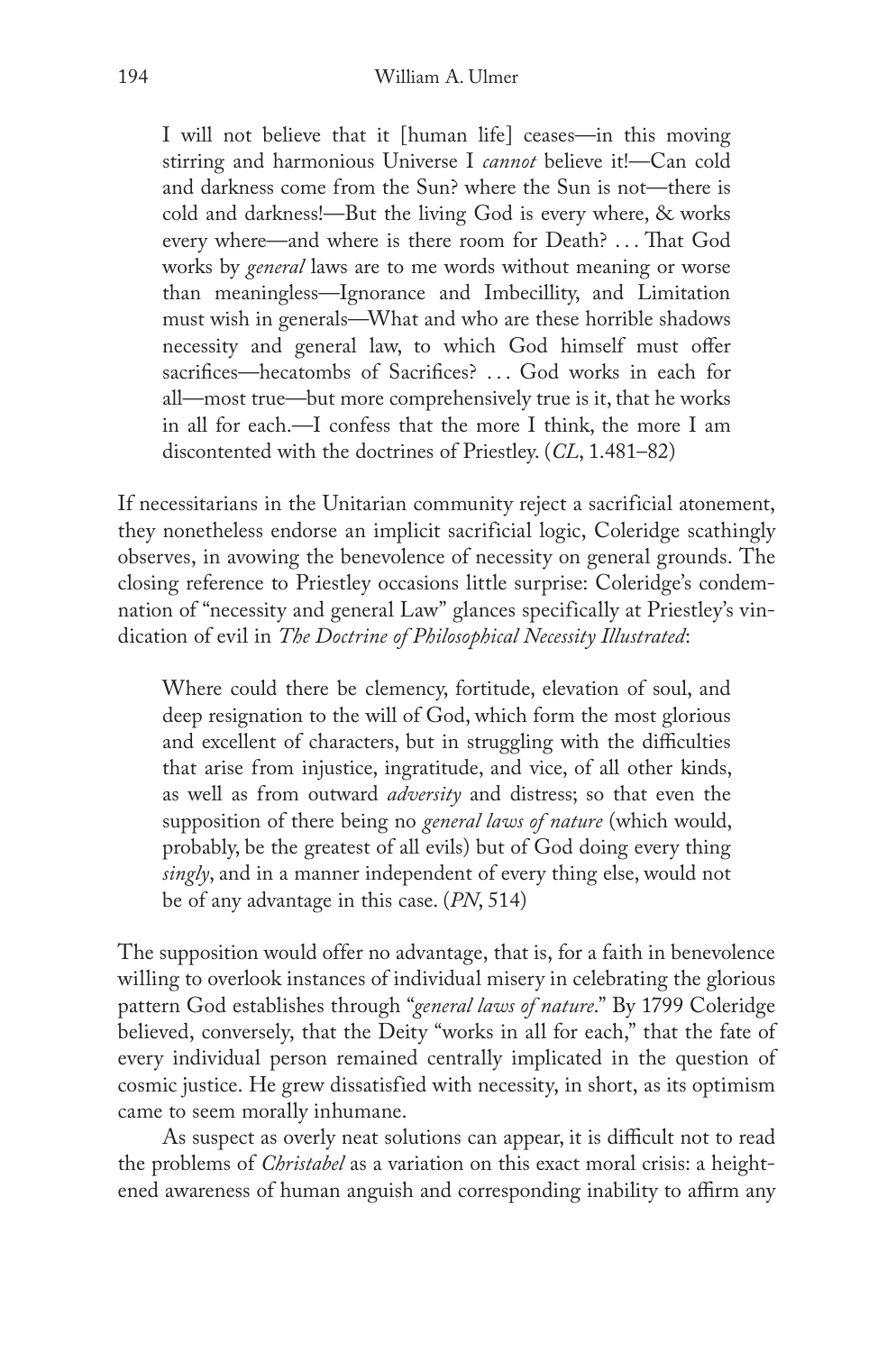kind of providential necessity. The torments of *The Rime of the Ancient Mariner* are contextualized by the One Life. Arguments that *The Rime* dramatizes not salvation but nightmare may call the effectiveness of Coleridge's One Life frame into question, but the frame remains present as an element of the text, one capable of inspiring a love-as-prayer homily in which at least the Mariner himself seems sincerely to believe. And certainly the moral dialectic that energizes Coleridge's greatest poetry requires *some* compelling conception of goodness. Coleridge began *Christabel*, I suggest, interested in Original Sin but satisfied that his heroine's well-intentioned openness to others could anchor his plot in the requisite image of goodness. His story ended up as beguiled by Geraldine as Christabel herself became. The girl's personal character could not effectively counterbalance so potent a representation of evil in the absence of a complementary representation of transcendent goodness. That inability, signifying Coleridge's enhanced sense of human fallenness, stands as the narrative analogue of his moral conviction that people cannot simply save themselves with the readiness envisioned by Priestleyan rational theology. Nor, of course, would the Lochinvar-like arrival of Christabel's wandering knight avail: Magnuson is right to say that Christabel's "restoration must come from within."58 She cannot be redeemed by her lover's active gallantry any more than he can be saved by her passive suffering. So as part 2 of *Christabel* reaches its term, Coleridge manages to paint himself into a corner: the poem can imagine moral corruption but not moral redemption.

We do not lack explanations of Coleridge's inability to finish *Christabel*. One need only summon the poet's disintegrating personal life and medical condition or point to Wordsworth's crippling decision to remove the poem from *Lyrical Ballads* (see *CL*, 1.623) to account for the text's fragmentariness. If we look to the plot of *Christabel*, however, an additional reason suggests itself: the poem outgrew the Unitarian optimism inherent in its conception. Through its failure to place human loneliness and anguish within a convincing moral teleology, *Christabel* anticipates Coleridge's 1805 conversion to Anglicanism: "it burst upon me at once as an awful Truth," he confided to his notebook, "No Christ, No God! . . . Unitarianism in all its Forms is Idolatry" (*CN*, 2.2448). "No Christ, no God" indeed: central to Coleridge's conversion experience was his longstanding need—and newfound ability—to bring human suffering and spiritual transcendence together in a single image.

## NOTES

1. Coleridge's entry is number 161 f21 [c] from vol. 1 of *The Notebooks of Samuel Taylor Coleridge*, ed. Kathleen Coburn, M. Christensen, and A. J. Harding, 5 vols. (Princeton: Princeton University Press, 1957–2002), hereafter abbreviated *CN*; for Lamb's reminiscence, see *The Letters of Charles and Mary Anne Lamb*, ed. Edwin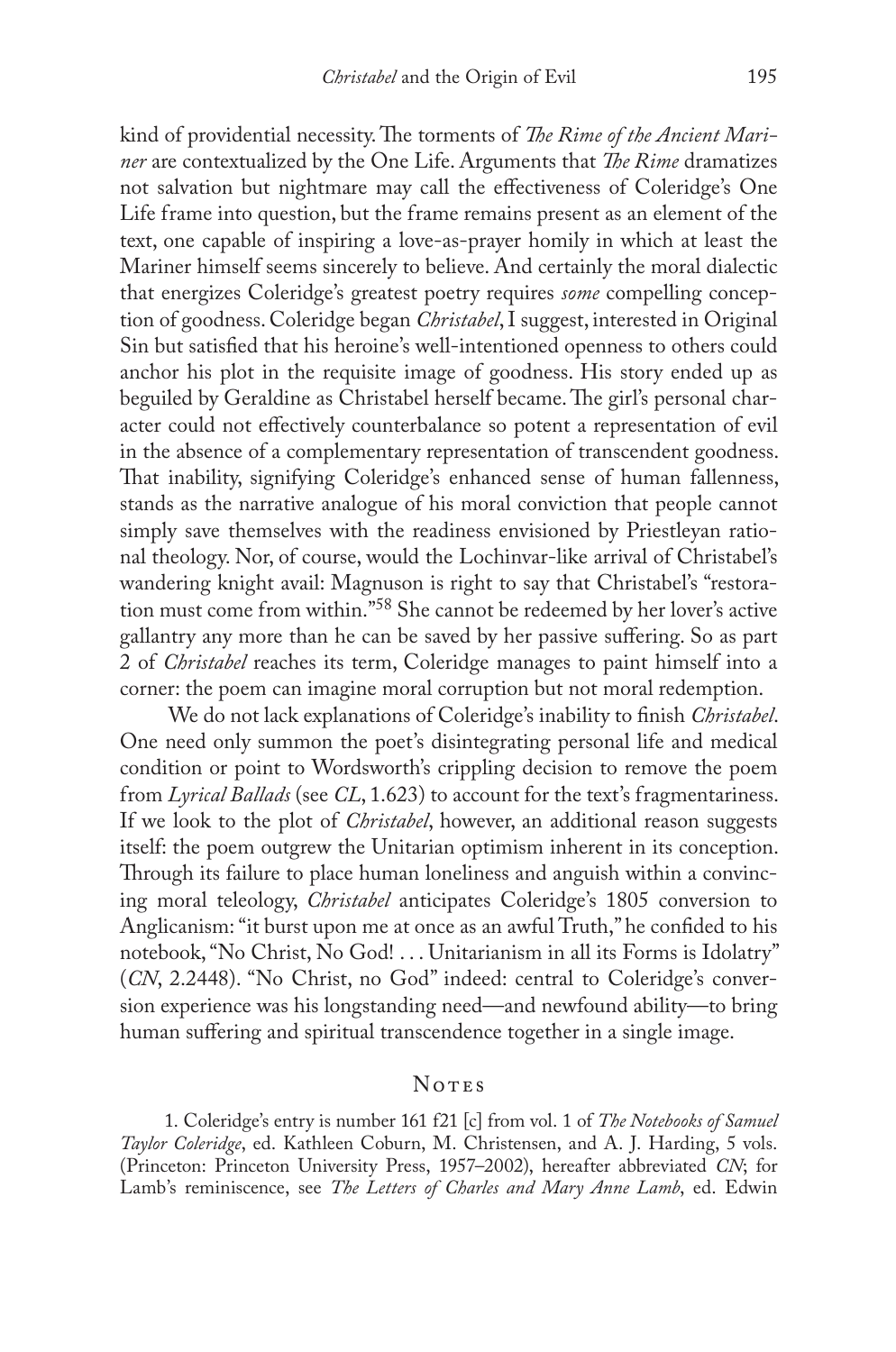W. Marrs, Jr., 3 vols. (Ithaca: Cornell University Press, 1975–78), 1:97 (boldface in original). Coleridge's correspondence is cited from the *Collected Letters of Samuel Taylor Coleridge*, ed. Earl Leslie Griggs, 6 vols. (Oxford: Clarendon Press, 1956–71), hereafter abbreviated *CL*. For Coleridge's prose, I use *The Collected Works of Samuel Taylor Coleridge*, gen. ed. Coburn, 16 vols., Bollingen Series 75 (Princeton: Princeton University Press, 1971–2002): individual vols. cited include vol. 1, *Lectures 1795: On Politics and Religion*, ed. Lewis Patton and Peter Mann (1971), hereafter abbreviated *LPR*; vol. 2, *The Watchman*, ed. Patton (1970); vol. 6, *Lay Sermons*, ed. R. J. White (1972); vol. 8, *Lectures 1818–1818: On the History of Philosophy*, ed. J. R. de J. Jackson, 2 vols. (2000); vol. 14, *Table Talk*, ed. Carl Woodring, 2 vols. (1990); vol. 16, *Poetical Works*, ed. J. C. C. Mays, 3 vols. (2001), hereafter abbreviated *PW*. For convenience, however, I cite *Christabel* from *Coleridge's Poetry and Prose*, ed. Nicholas Halmi, Paul Magnuson, and Raimonda Modiano, Norton Critical Edition (New York: Norton, 2004), hereafter *CPP*, which prints a reading text of the first published version of the poem. All future references to the above works will be cited parenthetically within the text. *Christabel* will be cited by line number only. The problem of evil was one of Coleridge's longstanding philosophical interests: the "origin of evil" (*LPR*, 89) was among the topics of the first Unitarian lecture he delivered in Bristol in 1795 (see *LPR*, 103–11).

2. Whalley, "Coleridge and Southey in Bristol, 1795," *Review of English Books*, n.s., 1 (1950) 334–35 n. 3; Kitson, "Coleridge, Milton and the Millennium," *The Wordsworth Circle* 18 (1987): 64.

3. See, for instance, Jonas Spatz, "The Mystery of Eros: Sexual Initiation in Coleridge's 'Christabel,'" *PMLA* 90 (1975): 107–16. Spatz accommodates Christabel's disorientation and anguish to an affirmative reading by seeing them as elements of a necessary rite of passage, with Geraldine representing "the part of itself that innocence must finally encounter on the way to knowledge" ("The Mystery of Eros," 111). While "erotic affirmation" readings of *Christabel* abound, three others to which I am particularly indebted are Harold Bloom's *The Visionary Company: A Reading of English Romantic Poetry*, rev. and enlarged ed. (1961; Ithaca: Cornell University Press, 1971), 212–17; Gerald Enscoe's *Eros and the Romantics: Sexual Love as a Theme in Coleridge, Shelley and Keats* (The Hague: Mouton, 1967), and Michael Holstein's "Coleridge's *Christabel* as Psychodrama: Five Perspectives on the Intruder," *The Wordsworth Circle* 7 (1976):119–28. Readings in this sort are related to another common approach—often dependent on Jung or Lévi-Strauss, and also opposed to my own approach—which sees *Christabel* as oriented toward a redemptive mythic wholeness: see Anthony John Harding, "Mythopoesis: The Unity of *Christabel*," in *Coleridge's Imagination: Essays in Honor of Peter Laver*, ed. Richard Gravil, Lucy Newlyn, and Nicholas Roe (Cambridge: Cambridge University Press, 1985), 207–17; Jane A. Nelson, "Entelechy and Structure in 'Christabel,'" *Studies in Romanticism* 19 (1980): 375–93; and Edward Strickland, "Metamorphoses of the Muse in Romantic Poesis: *Christabel*," *ELH* 44 (1978) 641–58.

4. Barth, "'In the Midnight Wood': The Power and Limits of Prayer in *Christabel*," *The Wordsworth Circle* 32 (2001): 81. I am also indebted to Barth's *Coleridge and the Power of Love* (Columbia: University of Missouri Press, 1988) and *Coleridge and Christian Doctrine* (Cambridge: Harvard University Press, 1969); and to Anya Taylor, "Coleridge's 'Christabel' and the Phantom Soul," *Studies in English Literature, 1800–1900* 42 (2002): 707–30, a reading energetically opposed to "the joy and sexual rapture that many critics have seen in the poem" (711). Above all my essay seeks to develop Virginia Radley's claim, made forty years ago, that *Christabel* is "a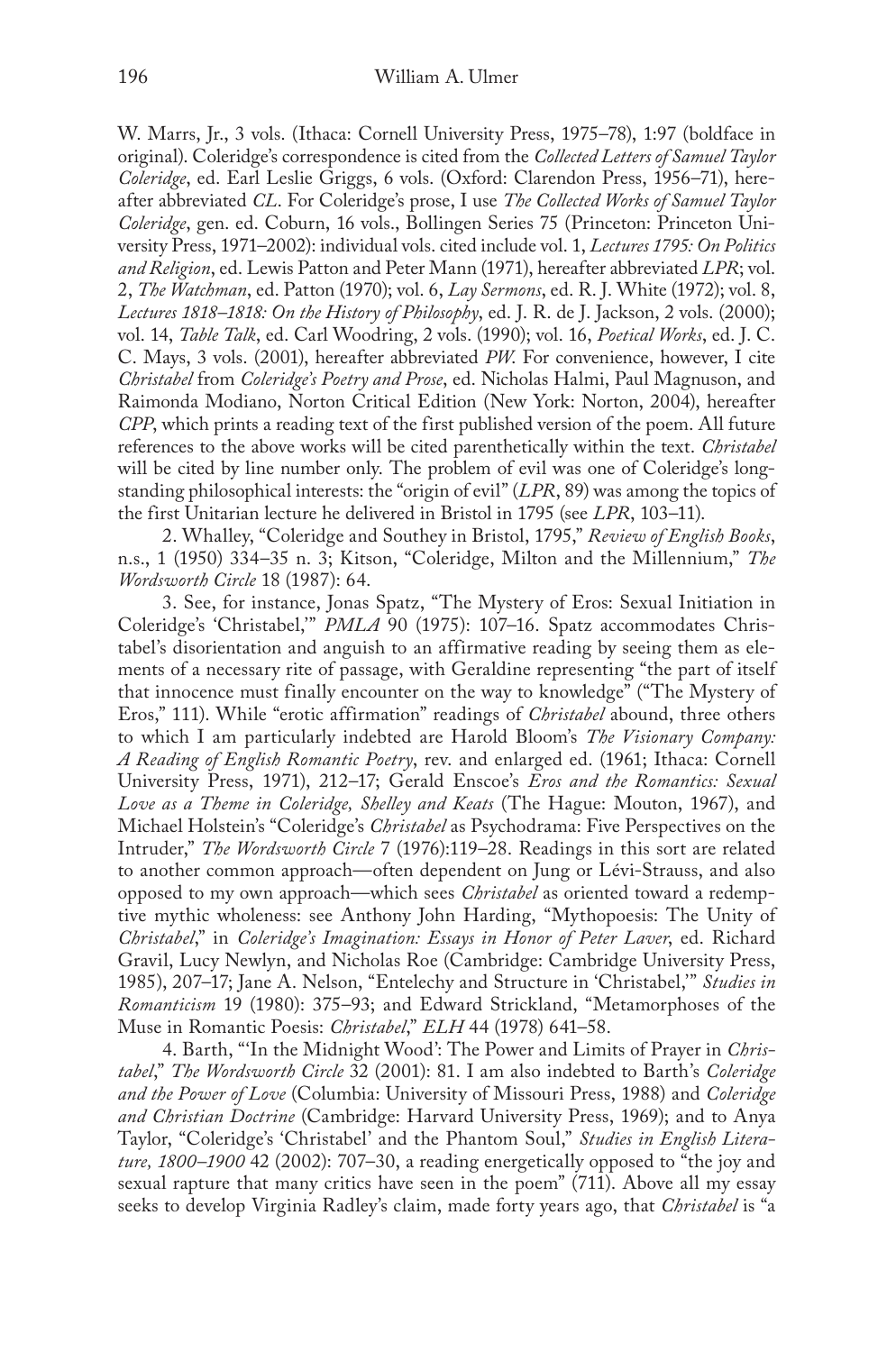study in ambivalent love-relationships" ("*Christabel*: Directions Old and New," *Studies in English Literature, 1800–1900* 4 [1964]: 537).

5. Robert H. Siegel, "The Serpent and the Dove: 'Christabel' and the Problem of Evil," in *Imagination and the Spirit: Essays in Literature and the Christian Faith*, ed. Charles Huttar (Grand Rapids: Eerdmans, 1971), 159; and Bloom, *The Visionary Company*, 213.

6. Carl Woodring, "Christabel of Cumberland," *Review of English Literature* 7 (1966): 47. Pointing to such evidence as Christabel's protectiveness toward Geraldine in the forest and interest in seeing Geraldine's body in the bedroom, many critics qualify their affirmations of Christabel's innocence. My contention is simply that such qualifications, their theological import to Coleridge recognized, significantly alter the stakes for any moral interpretation of his poem.

7. Spatz, "The Mystery of Eros," 112.

8. Beer, *Coleridge the Visionary* (1959; repr., New York: Collier Books, 1962), 206.

9. Cooper, "Who's Afraid of the Mastiff Bitch? Gothic Parody and Original Sin in *Christabel*," reprinted in *Critical Essays on Samuel Taylor Coleridge*, ed. Leonard Orr (New York: G. K. Hall, 1994), 89, 88, 88–89, and 93.

10. As Harding suggests in "Mythopoesis" (215). I cite *Paradise Lost* from *John Milton: Complete Poems and Major Prose*, ed. Merritt Y. Hughes (Indianapolis: Bobbs-Merrill, 1957), abbreviated *PL*. Biblical passages are cited from the King James Version. For Coleridge's borrowings from *Paradise Lost* in Christabel, also see Siegel, "The Serpent and the Dove," 175–76; Beverly Fields, *Reality's Dark Dream: Dejection in Coleridge* (Kent, OH: Kent State University Press, 1967), 76–78; and Stuart Peterfreund, "The Way of Immanence, Coleridge, and the Problem of Evil," *ELH* 55 (1988): 125–58, especially 141–48.

11. Priestley, *The History of the Corruptions of Christianity*, in *The Theological and Miscellaneous Works of Joseph Priestley*, ed. John Towill Ruff, 25 vols. in 26 (London, 1817–32), 5158–59. I also cite Priestley's *The Doctrine of Philosophical Necessity Illustrated*, from vol. 3 of this edition, abbreviated *PN*.

12. Coleridge's Unitarianism was closely modeled on Priestley's theology: that much is clear from his tendency, evident as late as the *Lay Sermons* of 1817, to identify Unitarianism with belief in necessity (see *Lay Sermons*, 182 nn. 1 and 2 [Coleridge's notes]). The connection is actually closer than is sometimes claimed: while Coleridge's early willingness to "deny the existence of any Evil" (*LLR*, 105) is thoroughly Priestleyan, Priestley's moral theory in truth conceded the reality of earthly evils and could therefore accommodate Coleridge's less-optimistic later acknowledgements of pain and injustice. Yet as the 1798 "original Sin" letter shows, Coleridge did not follow Priestley unfailingly. In a 1796 letter to Thelwall summarizing the essential tenets of Christianity as he understood them, Coleridge departs from Priestley even more significantly in affirming the existence of an immortal soul that, upon the death of the body, entered a state either of enjoyment or suffering apparently Heaven or Hell since Coleridge could assure a grieving Lamb, "your mother is in heaven" (*CL*, 1.280 and 239). My discussions of Coleridge's understanding of "original Sin" and of necessity—a concept to which my essay returns in concluding—depend upon the more detailed analyses in my "Virtue of Necessity: Coleridge's Unitarian Moral Theory," *Modern Philology* 102 (2005): 372–404.

13. Ewing, *Coleridge's Moral Philosophy, 1795–1800, and the Symbolism of "Christabel*" (PhD diss., Texas A&M University, 1977), 9. Ewing's phrase recalls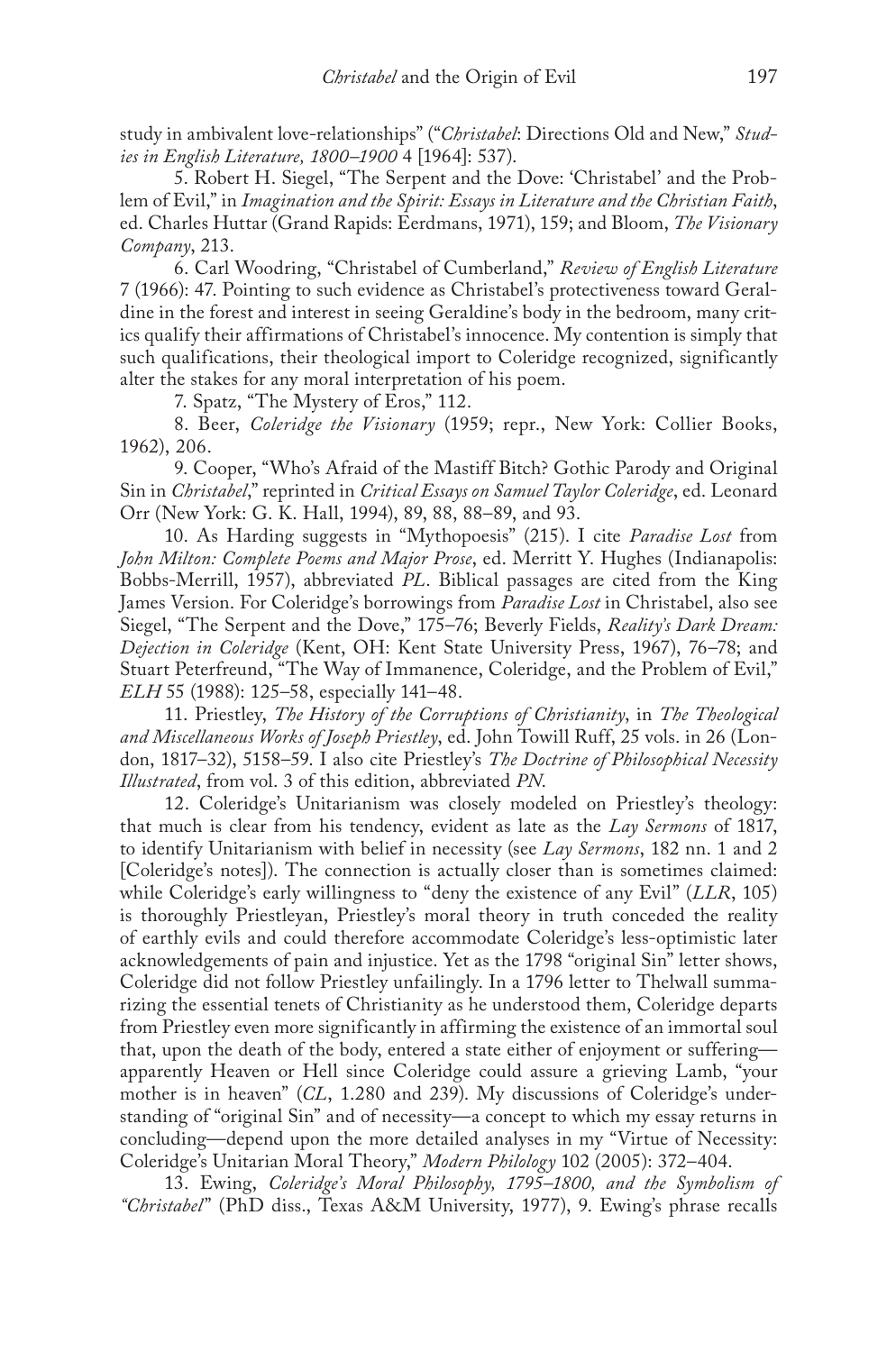Coleridge alluding to Scripture in the same 1796 letter to Thelwall mentioned above (*CL*, 1.283).

14. Fruman, *Coleridge, The Damaged Archangel* (New York: George Braziller, 1971), 386.

15. As Coleridge told Thomas Allsop (*Table Talk*, ed. Woodring, 2:369). I cite Crashaw's poems from *The Poems of Richard Crashaw*, ed. L. C. Martin (Oxford: Clarendon Press, 1927): "Hymn to St. Theresa," 131, lines 44, 19–22; "The Flaming Heart," 324. For Coleridge's familiarity with the tradition that St. Theresa represented, see Thomas R. Preston, "*Christabel* and the Mystical Tradition," in *Essays and Studies in Language and Literature*, ed. Herbert H. Petit, Duquesne Studies Philological Series 5 (Pittsburgh: Duquesne University Press, 1964), 138–57.

16. Magnuson, *Coleridge's Nightmare Poetry* (Charlottesville: University of Virginia Press, 1974) 97.

17. *Lectures 1818–1819*, 2.464–66. Jackson's edition of the *Lectures* includes brackets indicating where omissions in Coleridge's manuscript are supplied with material from his Notebooks.

18. La Cassagnère, "The Strangeness of *Christabel," Wordsworth Circle* 32 (2001): 86.

19. These quotations are from Barbara Johnson's comments on deconstruction in *The Critical Difference: Essays in the Contemporary Rhetoric of Reading* (Baltimore: The Johns Hopkins University Press, 1980), x.

20. Basler, "Christabel," *Sewanee Review* 51 (1943): 73–95; Enscoe, *Eros and the Romantics*. Naturally, early commentators, Walter Scott and William Hazlitt among them, also noted the sexual ambience of Coleridge's poem. The most perceptive discussion of contemporary reactions to *Christabel* is Karen Swann's "Literary Gentlemen and Lovely Ladies: The Debate on the Character of *Christabel*," *ELH* 52 (1985): 397–418.

21. Coburn, "Coleridge and Wordsworth and 'the Supernatural,'" *University of Toronto Quarterly* 25 (1956): 130.

22. Peterfreund, "The Way of Immanence," 143–44.

23. Siegel, "The Serpent and the Dove," 176.

24. Beer, *Coleridge the Visionary*, 134–35.

25. Rzepka, "Christabel's 'Wandering Mother' and the Discourse of the Self: A Lacanian Reading of Repressed Narration," *Romanticism Past and Present* 10 (1986): 27–30.

26. Dennis Welch made the incest accusation initially in "Coleridge's *Christabel*: Aversion of a Family Romance," *Women's Studies* 21 (1992): 163–84; and then later in his "*Christabel, King Lear*, and the Cinderella Folktale," *Papers on Language and Literature* 32 (1996) 291–314.

27. Rzepka, "Christabel's 'Wandering Mother,'" 35.

28. Spatz, "The Mystery of Eros," 112, 115.

29. My understanding of Geraldine as a figure of the mother depends especially on the discussions of Rzepka, "Christabel's 'Wandering Mother,'" 17–43; Karen Swann, "'Christabel': The Wandering Mother and the Enigma of Form," *Studies in Romanticism* 23 (1984) 533–53; and Barbara A. Schapiro, *The Romantic Mother: Narcissistic Patterns in Romantic Poetry* (Baltimore: The Johns Hopkins University Press, 1983), 61–85.

30. For a lesbian reading of the interaction between Christabel and Geraldine, see Benjamin Scott Grossberg's "Making Christabel: Sexual Transgression and Its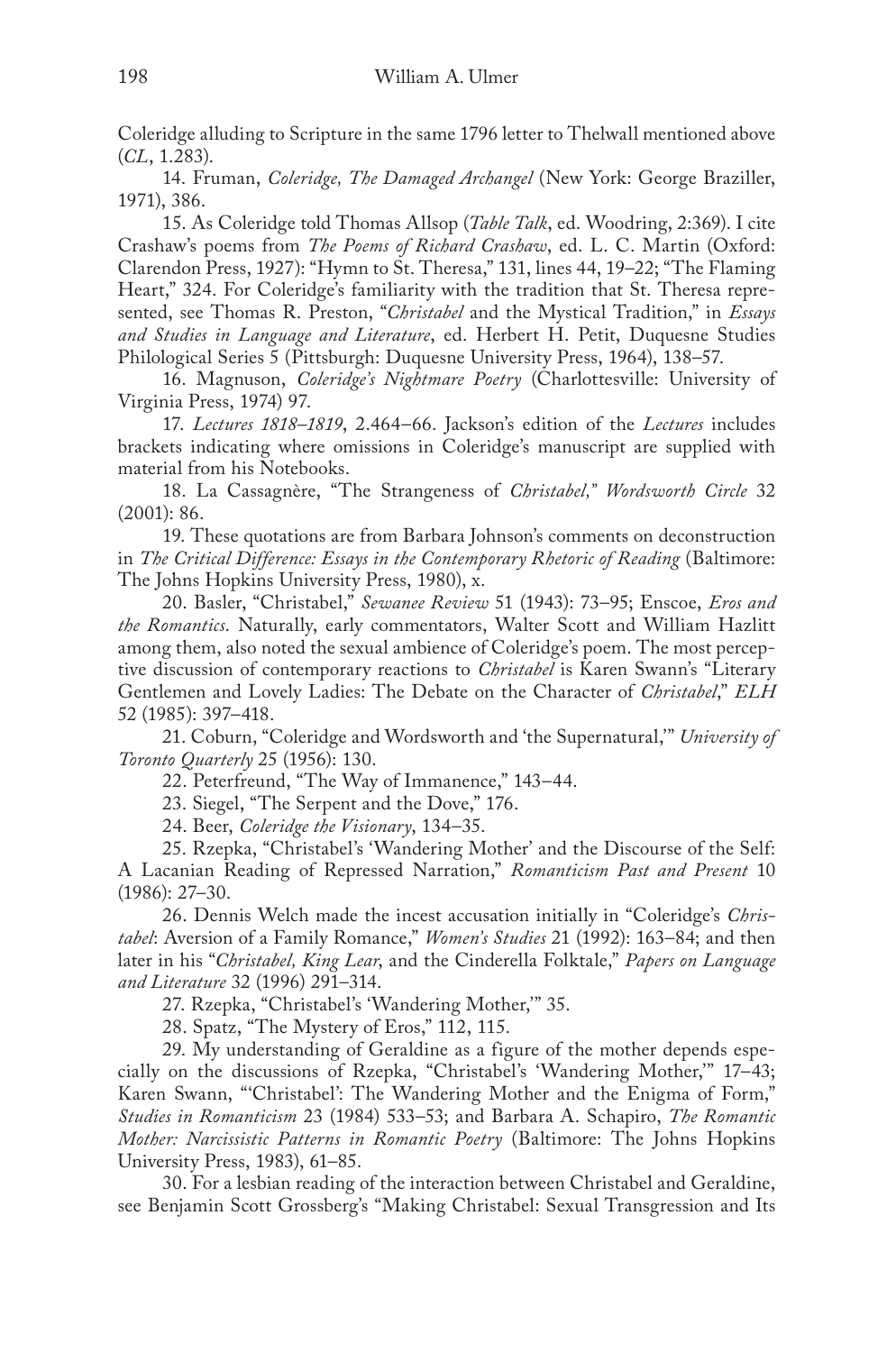Implications in Coleridge's 'Christabel'," *Journal of Homosexuality* 41 (2001): 145–65. Other critics acknowledge the text's lesbianism in passing: Cooper mentions "the implicit lesbianism of the poem's bedchamber scene" ("Who's Afraid," 85), for instance, and William Keach associates "the central erotic aspect of the poem" with "its inescapable suggestion of lesbian sexuality" in his edition, *Samuel Taylor Coleridge: The Complete Poems* ([London: Penguin Books, 19971, 507). For a reading of the Christabel/Geraldine relationship as a revelation of Christabel's (transposed) oedipal desire for her father, see Spatz, "The Mystery of Eros," 113. For Swann, "the law of 'the mother'" becomes implicated in the text's reflections on gender and genre when *Christabel* "invites us to speculate that the 'law' of gender, which legislates the systematic exclusion of feminine forms, is connected to the experience of maternal attention" (Swann, "The Wandering Mother," 548 and 551). Earlier I mentioned Rzepka's reading of the mother as a sign of Christabel's fears of sexual experience for its the potential deathliness ("Christabel's 'Wandering Mother,'" 27–30).

31. Fruman remarks that "we find Coleridge again and again, almost compulsively, referring to himself or to personal problems in bird images" (*Damaged Archangel*, 360). For Coleridge's tendency to see himself as an orphan, see *CL*, 3.103.

32. Ashton cites the Christ's Hospital admission petition and comments on Coleridge's brothers in *The Life of Samuel Taylor Coleridge: A Critical Biography*, Blackwell Critical Biographies (Oxford: Blackwell, 1996), 19, 18. For Coleridge's biography I also depend on Fruman (*Damaged Archangel*) and Richard Holmes (*Coleridge: Early Visions* [New York: Viking, 1989]).

33. Holmes, *Early Visions*, 22 and 9.

34. Beres offered his suggestion in his respected "A Dream, a Vision, and a Poem: A Psycho-Analytic Study of the Origins of *The Rime of the Ancient Mariner*," *International Journal of Psycho-Analysis* 32 (1951): 97–116, 107.

35. Coburn, "Coleridge and Wordsworth," 128.

36. Beer, *Coleridge's Poetic Intelligence* (New York: Barnes & Noble, 1977), 236. Beer anticipates the direction of my argument in remarking further that for Coleridge "all such energies were related to the desire which should unite the human being with God, but which, through failure of connection, turn back to ravage it under forms of wrathful destruction" (*Coleridge's Poetic Intelligence*, 236).

37. Rzepka summarizes many Lacanian doctrines in his essay on *Christabel*, but there is an especially lucid discussion of Lacan's mirror stage theory—the key doctrine for my reading—in Ellie Ragland-Sullivan's *Jacques Lacan and the Philosophy of Psychoanalysis* (Urbana: University of Illinois Press, 1987), 16–30.

38. Shelley, "On Love," in *Shelley's Poetry and Prose*, ed. Donald H. Reiman and Neil Fraistat, 2nd ed., Norton Critical Edition (New York: W. W. Norton, 2002), 503.

39. Gillman, *The Life of Samuel Taylor Coleridge* (London, 1838), 301–2. Coleridge scholars will identify my quotation as part of the longer of two accounts of the poet's plans for completing *Christabel* furnished by Gillman; the other brief version is quoted in its entirety later in this essay.

40. For Geraldine as a figure of the problem of representation, see Richard A. Rand ("Geraldine," reprinted in *Untying the Text: A Post Structuralist Reader*, ed. Robert Young [Boston: Routledge & Kegan Paul, 1981], 281–315) and Susan Eilenberg (*Strange Power of Speech: Wordsworth, Coleridge, and Literary Possession* [Oxford: Oxford University Press, 1992]), to whose rhetorical analysis of Geraldine I am particularly indebted. Calling Geraldine "a vampire of the semiotic variety,"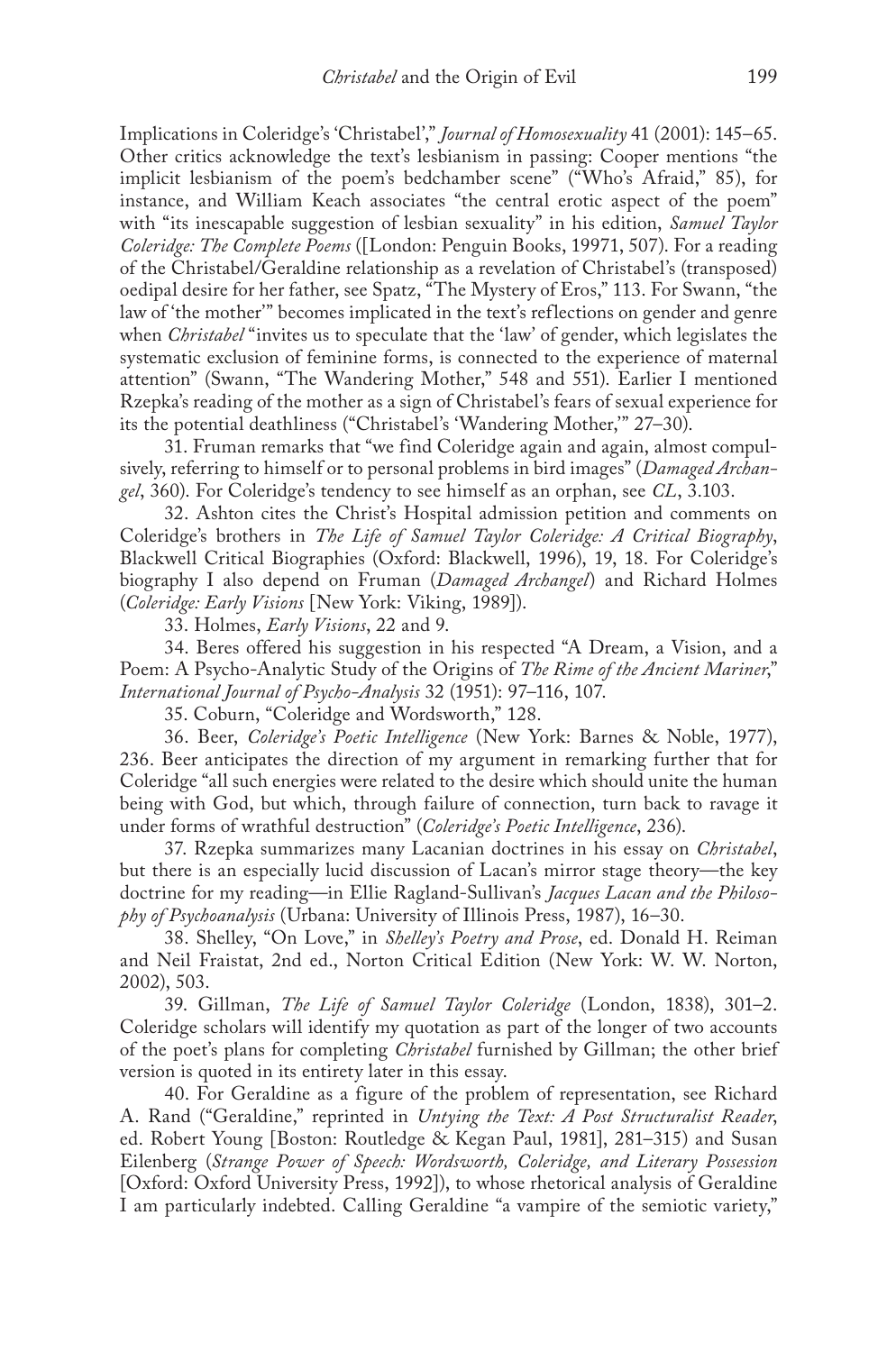Eilenberg declares her "evil because she enforces the condition of allegory, turning those around her into signifiers of the identity she depends upon them to supply and depriving them of the power to make known the truth about themselves. She makes intolerably clear what representation implies: not self-evidence . . . but the subversion of identity" (*Strange Power of Speech*, 103 and 105).

41. Barth, *Coleridge and the Power of Love*, 18–19. For God as the final cause of love, see also Harding, *Coleridge and the Idea of Love: Aspects of Relationship in Coleridge's Thought and Writing* (Cambridge: Cambridge University Press, 1974), 96–101. The traditional Christian theology of love is admirably summarized in Kenelm Foster, "The Mind in Love: Dante's Philosophy," reprinted in *Dante: A Collection of Critical Essays*, ed. John Freccero, Twentieth Century Views (Englewood Cliffs, NJ: Prentice-Hall, 1965), 43–60.

42. Barth, *Coleridge and the Power of Love*, 85.

43. Ray, "Geraldine as Usurper of Christ: An Un-Mystical Union," *Philological Quarterly* 63 (1984): 511; Jane Chambers, "Geraldine's Real Obscenity: The Perverted Passion and Resurrection in *Christabel*," *Essays in Literature* 12 (1985): 61.

44. Taylor, "Coleridge's 'Christabel,'" 718.

45. *PW*, 1.1.338.

46. Beer, *Coleridge's Poetic Intelligence*, 114.

47. Harding declares, for instance, that "there is a reason for Christabel's suffering . . . but it is not to be found in any sin or inadequacy of her own," but rather "she is made to expiate not her own guilt but her father's" (*Coleridge and the Idea of Love*, 69–70). Basler speculates that "Geraldine might derive a kind of salvation from Christabel" ("Christabel," 81), and Spatz, as I will discuss subsequently, offers a variation on this possibility ("The Mystery of Eros").

48. From Derwent Coleridge's "Introductory Essay" in his 1870 edition of Coleridge's *Poems*, as cited by Humphry House, *Coleridge: The Clark Lectures, 1951–52* (1953; repr., London: Rupert Hart-David, 1969), 127.

49. House, *The Clark Lectures*, 128–29.

50. Ibid., 129.

51. Siegel, "The Serpent and the Dove," 159 and 160; Perkins, from his headnote to *Christabel* in *English Romantic Writers*, ed. David Perkins, 2nd ed. (Fort Worth: Harcourt Brace, 1995) 529. Mays calls attention to additional comments by Derwent Coleridge recorded by Barclay Fox in his *Journal*: "He considers it [*Christabel*] to be founded on the Roman Catholic notion of expiation for others' sins" (*PW*, 1.1.479), a statement which, in its reference to Catholicism, actually underscores the unlikelihood of Coleridge basing *Christabel* on the Atonement, particularly prior to his return to orthodoxy.

52. Magnuson is especially acute on the problems of the longer Gillman conclusion: "the difficulty in accepting such a plot continuance is that it does not grow naturally out of the sections already written. Christabel has been rendered utterly passive, and in Gillman's account she is saved only by the return of her former lover, who produces the ring. She is saved by an intercession when the restoration must come from within; for any conclusion to be convincing she must cope with her own evil. Furthermore, Gillman's account does not support the moral that he himself gives. . . . [since] Christabel's passive suffering has little effect upon the knight's exploits and spiritual state" (*Coleridge's Nightmare Poetry*, 96).

53. Magnuson suggests that the Gillman continuation "is probably a fabrication produced for Gillman" (*Coleridge's Nightmare Poetry*, 96) even as W. J. Bate